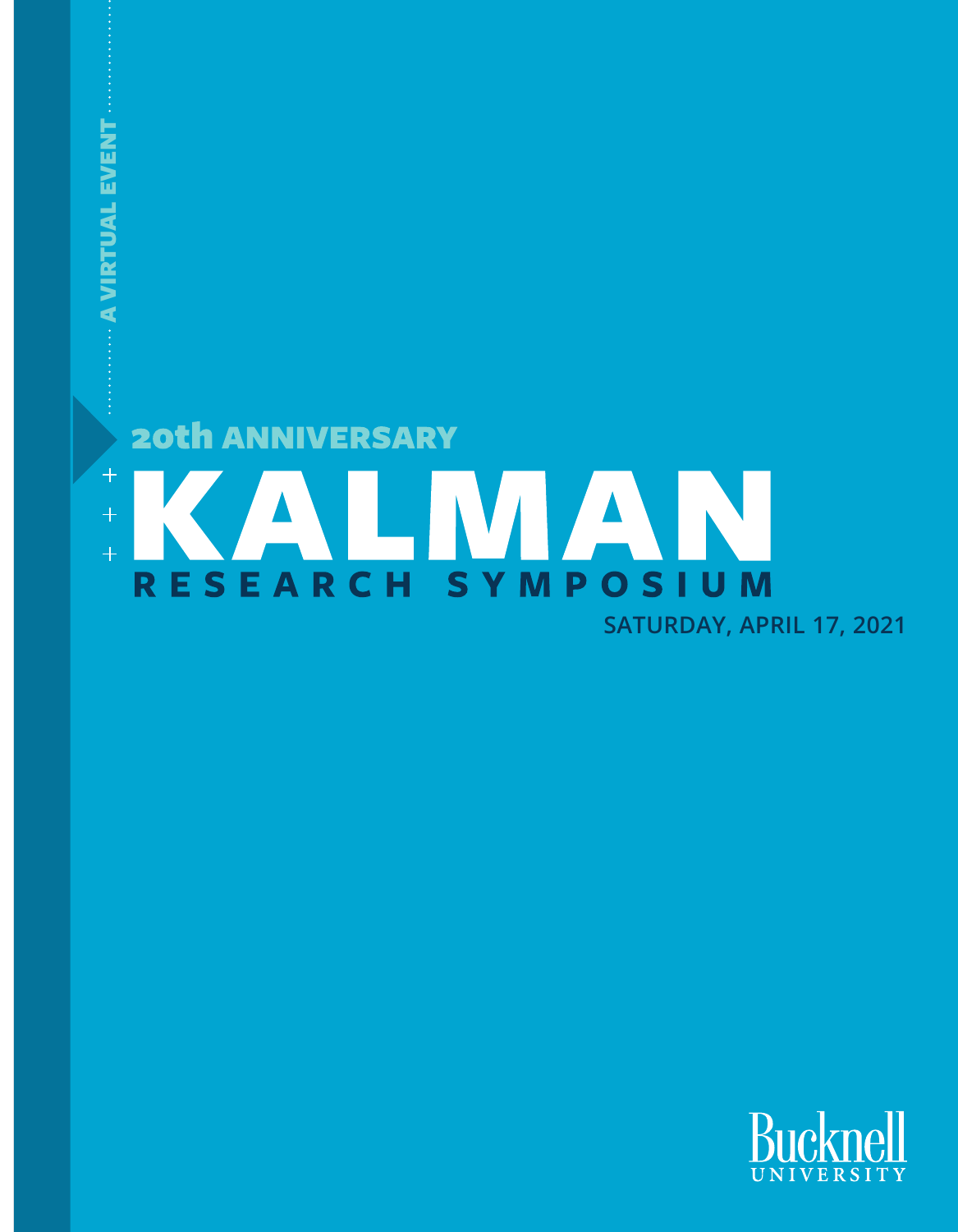

# **INTRODUCTION SPRING 2021**

Welcome to the twentieth annual Kalman Research Symposium.

An important central element of the Bucknell experience is to offer our students in all disciplines the opportunity to engage in substantive out-of-the-classroom research and creative projects with faculty. As stated in the mission statement for Bucknell's Program for Undergraduate Research, these opportunities *allow students and faculty to participate in collaborative learning processes designed to dissolve the distinction between teaching and research, and to create a community of learners in which scholarship serves as the basis for teaching and learning.*

This symposium showcases the breadth and variety of undergraduate research taking place at Bucknell, as is evidenced by the abstracts of the projects contained herein. Visitors are encouraged to visit the Kalman Symposium website, containing students' posters, slides and recorded presentations, and to attend virtually the live symposium on April 17, 2021 to observe both the poster and oral presentations, as well as the poster sessions to interact with the student scholars and to learn more about their work.

This symposium is named in honor of Ernest Kalman, who graduated from Bucknell in 1956. In addition to his service as a University trustee, Ernie's generosity to his alma mater has taken many forms, one of which was a significant gift in support of undergraduate research.

The *Kalman Research Symposium* features projects sponsored or supported by the following:

- Bobko-Dennis Fund for Undergraduate Student Research
- California Healthcare Undergraduate Research
- Clare Boothe Luce Research Scholarship
- College of Engineering
- Culliton Family Fund for Undergraduate Research
- David Burpee Endowment
- Dean's Fund for Summer Undergraduate Research in STEM
- Degenstein Foundation □ Susquehanna Watershed Aquatic Ecology Research
- Department of Biology
- Department of Biomedical Engineering
- Department of Chemistry
- Department of Electrical & Computer Engineering
- Department of Geology & Environmental Geosciences
- Department of Geology & Environmental Geosciences Marchand Fund
- Diane Hymas Undergraduate Research
- Douglas K. Candland Undergraduate Research Fund
- Drs. Anthony and Joyce D. Kales Undergraduate Research Fund
- **Exerging Scholars Program**
- Fund for Undergraduate Research in Biological and Chemical Sciences
- Gary A. and Sandra K. Sojka Fund for Research, Teaching and Scholarship in Developmental Disabilities, Neuroscience & Human Health
- Graduate Summer Research Fellowship
- Grand Challenges Scholars Program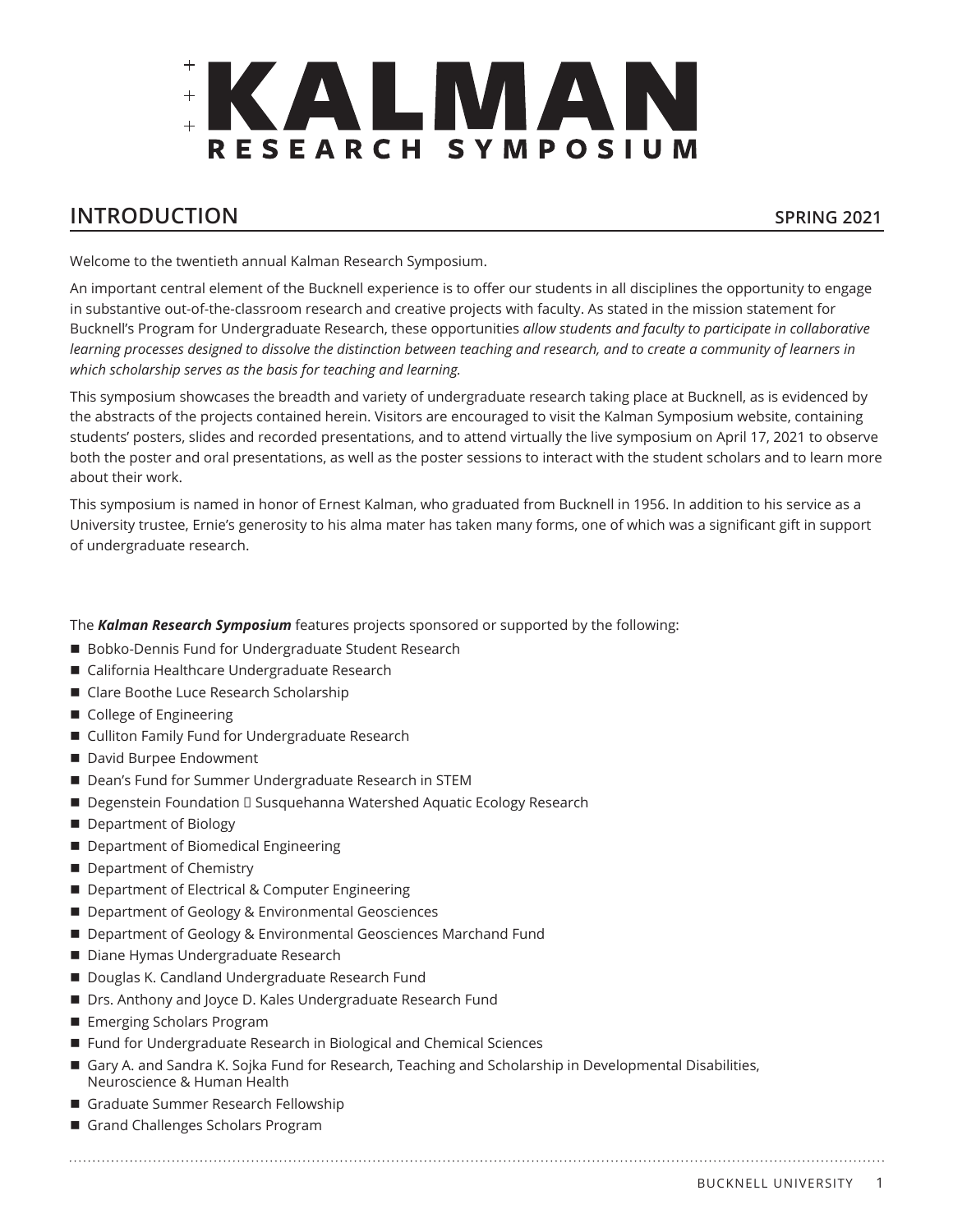#### The *Kalman Research Symposium* features projects sponsored or supported by the following: (continued)

- Harold W. Heine Undergraduate Research Fund in Chemistry
- Helen E. Royer Undergraduate Research Fund
- James L.D. and Rebecca Roser Research Fund
- Joann E. Walthour Undergraduate Research Fund
- John C. Hoover Undergraduate Math Research
- John M. Hustler Undergraduate Research Fund
- Juliet Shield-Taylor Fund for Undergraduate Research
- Kalman Fund for Biomedical Research Fellows
- Kalman Fund for Undergraduate Research in the Sciences
- Leanne Freas Trout Fund for Research and Teaching in French and Francophone Studies
- Manning Intern Botanical Science
- Mayfield and Johnson Scholarship
- Michael Baker Jr. Summer Research Program
- NASA Astrobiology Institute
- National Institutes of Health
- National Program for Playground Safety, University of Northern Iowa
- National Science Foundation Grant (NSF)
- (National Science Foundation) NSF ADVANCE
- Organic Syntheses Summer Research Grant
- PA Wild Resource Conservation Program
- n PIC Math, a Mathematical Association of America (MAA) program funded by the National Science Foundation (NSF) and the National Security Agency (NSA)
- PPL Undergraduate Research Fund
- $\blacksquare$  Presidential Fellowship
- PricewaterhouseCoopers Research Fund
- Program for Undergraduate Research
- Reed-Garman Award Fund for Engineering Entrepreneurship
- Robert P. Vidinghoff Memorial Summer Internship
- Schotz Family Fund
- Scott AE Research Fund
- Senior Design and Research Sponsorship
- Sigma Xi Grant-in-Aid of Research
- Slonaker Fund
- STEM Scholars
- Stephen Glenn Hobar Memorial Research Award
- Susquehanna River Heartland Coalition for Environmental Studies
- Susquehanna River Research Program Degenstein Foundation
- Tague Family Fund for Undergraduate Research in Biomedical, Biological and Biochemical Sciences
- The Katherine Mabis McKenna Environmental Internship Program
- The Tom Greaves Fund for Research and Curricular Development
- Thomas Spitzer Undergraduate Research Fund
- Undergraduate Research in Animal Behavior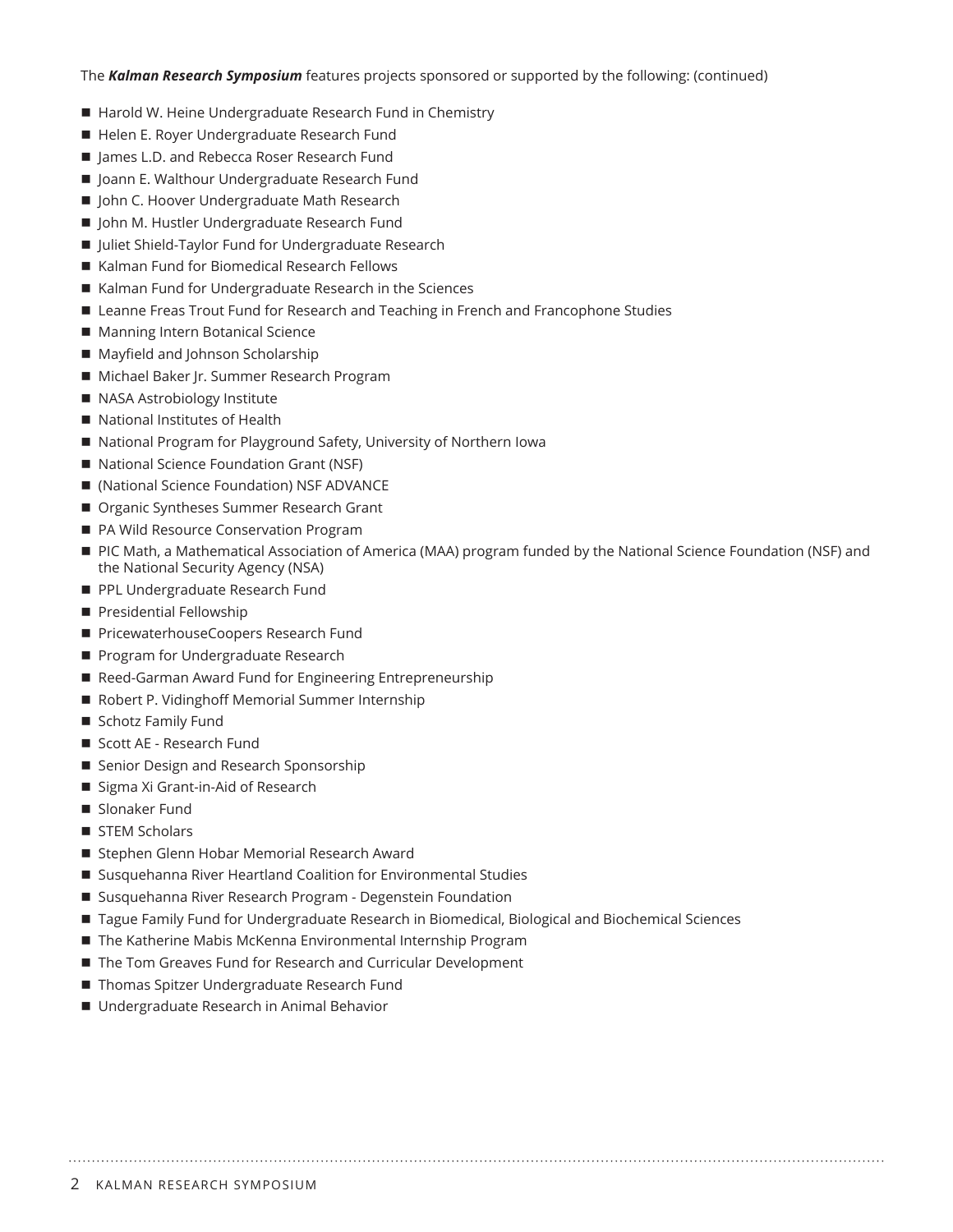#### **Akil Atkins '22**

**Faculty Mentor:** Professor Christopher Dancy, COMPUTER SCIENCE **Funding Source:** National Science Foundation Grant (NSF) **Catch The Pig! Understanding the Interaction Between People and AI**

#### **Genevieve Block '22**

**Faculty Mentor:** Professor Shaunna Barnhart, GEOGRAPHY **Funding Source:** American Association of Geographers **Homelessness Awareness and Response in Shamokin, PA**

#### **Emily Brandes '21**

**Faculty Mentor:** Professor Scott Meinke, POLITICAL SCIENCE **Funding Source:** Honors Thesis in Political Science **To Believe or Not to Believe: A** 

# **Closer Look at the Impact of Sexual Assault in Politics**

#### **Ryan Bremer '22**

**Faculty Mentor:** Professor Ken Eisenstein, English - Film/Media Studies **Funding Source:** Dalal Innovation and Creativity Grant for Student-Faculty Collaboration **Brakhage's Adjacents**

# **Ella Carlander '22 and**

**Michael Bolish '23 Faculty Mentor:** Professor Katharina Vollmayr-Lee, PHYSICS & ASTRONOMY **Funding Source:** National Science Foundation Grant (NSF) **Computer Simulations of Granular Media**

#### **Edward Chen '22**

**Faculty Mentor: Professor Joshua** Stough, COMPUTER SCIENCE **Funding Source:** Ciffolillo Healthcare Technology Inventors Program **Assessing the Generalizability of Temporally Coherent Echocardiography Video Segmentation**

#### **Weiru Chen '21**

**Faculty Mentor:** Professor Hava Turkakin, PHYSICS & ASTRONOMY **Funding Source:** Undergraduate Research

#### Advisory Council

**Investigations of Kelvin-Helmholtz Instability (KHI) and Associated Magnetosonic Wave Emission in the Solar Corona: New Impacts on Coronal Heating**

#### **Ian Coates '21**

**Faculty Mentor:** Professor Kenneth Mineart, CHEMICAL ENGINEERING **Funding Source:** College of Engineering; National Science Foundation Grant (NSF) **Assessing the Impact of Block-Selective Homopolymers on the Diffusion of Payload Through Polymeric Organogels**

#### **Julian Cohen '21**

**Faculty Mentor:** Professor Christopher Daniel, GEOLOGY & ENVIRONMENTAL GEOSCIENCES

#### **Funding Source:** Program for Undergraduate Research **Determining the Metamorphic Conditions of ca 1.4 Ga Rocks from the Sierra Estrella Mountains, Arizona USA: An Application of Raman Thermobarometry**

**Michael Duncan '23 Faculty Mentor:** Professor Douglas Collins, CHEMISTRY **Funding Source:** Presidential Fellowship **Gas-Phase Chemical Ionization Orbitrap Mass Spectrometry**

#### **Olivia Dyer '22**

**Faculty Mentor:** Professor Benjamin Wheatley, MECHANICAL ENGINEERING **Funding Source:** The John P. & Mary Jane Swanson Professorship in Engineering & the Sciences

#### **Visual and Mechanical Characterization of the Muscle to Aponeurosis Junction**

**Gari Eberly '21 Faculty Mentor:** Professor Katherine Hays, ENGLISH; CREATIVE WRITING **Funding Source:** N/A **Synthesis**

#### **Caroline Eckert '21, Amber Coleman '21, Alexis Faria '22, Clara Han '21, Makenna Luzenski '23, Lauren Shearer '22 and Grace Wilder '21 Faculty Mentor:** Professor Chris Boyatzis, PSYCHOLOGY **Funding Source:** Program for Undergraduate Research **Native Danish Mother's Intersection Between Parenting Approach and Religion**

#### **Kyle Ferguson '21**

**Faculty Mentor:** Professor Thomas Solomon, PHYSICS & ASTRONOMY **Funding Source:** NSF Grant DMR-1806355, NSF Grant CMMI-1825379 **Noise-Driven Aggregation of Swimmers in the Kolmogorov Flow**

**Mackenzie Flynn and Bree McCullough '22 Faculty Mentor:** Professor Ben Hayes, WATERSHED SCIENCES AND ENGINEERING PROGRAM **Funding Source:** United States Forest Service **Little Arnot Run: An Evaluation of Groundwater-Surface Water Interactions with Regard** 

# **to Hyporheic Exchange and Temperature**

**Maya Freeman '23 Faculty Mentor:** Professor Cecilia Bove,

# BIOLOGY

**Funding Source:** Department of Biology **Fluoroquinolone-based Therapy and Onset of Functional Gastrointestinal Disorders in Human Subjects**

#### **Keith Grega '21**

**Faculty Mentor:** Professor Benjamin Wheatley, MECHANICAL ENGINEERING **Funding Source:** Bucknell-Geisinger Research Initiative

#### **Impact of Screw Type on Torque During SCFE Screw Removal**

**Jacob Feuerstein '22 Faculty Mentor:** N/A **Funding Source:** N/A **The Choppy Purple Surf: Understanding the 2020 Election in Rural Pennsylvania**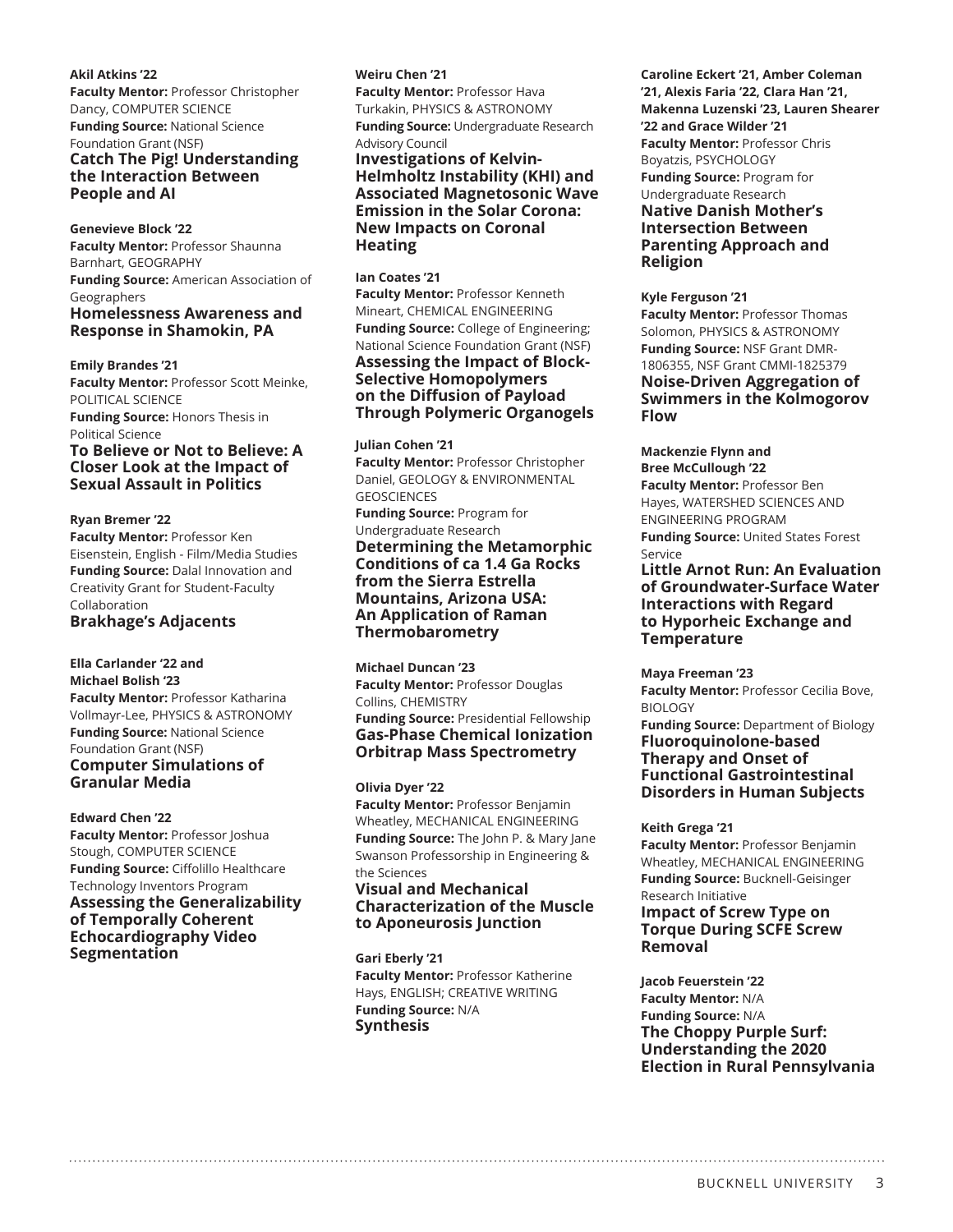#### **Emily Haas '21**

**Faculty Mentor:** Professor Ellen Chamberlin, GEOLOGY & ENVIRONMENTAL GEOSCIENCES **Funding Source:** Kalman Fund for Undergraduate Research in the Sciences

**Evaluating the Impact of Stream Restoration Techniques on Bank Erosion, Stream Morphology, and Soil Carbon at an Unnamed Tributary of Pine Creek near Woodward, central Pennsylvania**

**Jeffrey Heim '21 Faculty Mentor:** Professor Christopher Martine, BIOLOGY **Funding Source:** Department of Biology; Program for Undergraduate Research **A Population Genomics Approach to Understanding the Role of Indigenous Foragers in the Distribution and Genetic Diversity of an Australian Wild Bush Tomato**  *(Solanum diversflorum)*

**Cameron Hong '21 Faculty Mentor:** Professor Kenneth Mineart, CHEMICAL ENGINEERING **Funding Source:** National Science Foundation Grant (NSF) **Assessing Solvent Viscosity Impact on the Physical Characteristics of Polymeric Organogels**

**April Hurlock '23 Faculty Mentor:** Professor Douglas Collins, CHEMISTRY **Funding Source:** STEM Scholars; Alfred P. Sloan Foundation - Chemistry of Indoor Environments **Effect of Self-Oxidation on Deposited Cigarette Smoke** 

# **Composition and Third-Hand Smoke**

**Valerie Justice '21 Faculty Mentor:** Professor Christopher Daniel, GEOLOGY & ENVIRONMENTAL GEOSCIENCES **Funding Source:** Department of Geology & Environmental Geosciences **U-Pb Isotope Dating of Monazite in the Sierra Estrella Mountains of Arizona: Evidence for ca. 1.4 Ga Metamorphism and Deformation**

#### **Ariel Kelly '2022**

**Faculty Mentor:** Professor Mihai Banciu, ANALYTICS & OPERATIONS MANAGEMENT

**Funding Source:** Program for Undergraduate Research **Does Global Trade Help or Hinder Economic Inequality?**

**Taiba Khan '22**

**Faculty Mentor:** Professor Benowitz-Fredericks, BIOLOGY **Funding Source:** Department of Biology **Relationship between aggression, body condition, and parental feeding in chicks of the seabird species Black-legged kittiwakes** *(Rissa tridactyla)*

#### **Shane Kozick '23**

**Faculty Mentor:** Dr. Vanessa Troiani, (ADMI lab director), NEUROSCIENCE **Funding Source:** Summer Autism and Neurodevelopmental Disorders Internship (SANDI)

#### **Measuring Concordance of Subtype Sulcogyral Patterns in Monozygotic and Dizygotic Twin Pairs**

**Klaudia Kulawska '21 Faculty Mentor:** Professor Judith Grisel, PSYCHOLOGY **Funding Source:** N/A **The Implications of Socioeconomic Status on Maternal Language Input and Child Language Outcomes**

**Wutt Hmone Thin Kyi '22 Faculty Mentor:** Professor Karlo Malaga, BIOMEDICAL ENGINEERING **Funding Source:** Program for Undergraduate Research 2020 **Effect of White Matter Stimulation on Clinical Outcomes in Thalamic Deep Brain Stimulation for Essential Tremor**

#### **Lainey Lavelle '22 Faculty Mentor:** Professor Lara Dick, MATHEMATICS **Funding Source:** James L.D. and Rebecca Roser Research Fund **A Study of Teacherpreneurs Who Create Elementary Mathematics Curricular Resources**

**Camillo Lazarczyk and Simon Behr '21 Faculty Mentor:** Professor Vivienne Wildes, MANAGEMENT

**Funding Source:** Senior Design and Research Sponsorship; Conducted within a class for the College of Management using Qualtrics and with the support of Vivienne Wildes of the College of Management, and Agnes Jasinska of Bertrand Library's Research Help

#### **Reducing Food Waste In The Restaurant Industry**

#### **Jaden Lee '22**

**Faculty Mentor:** Professor Benjamin Wheatley, MECHANICAL ENGINEERING **Funding Source:** John P and Mary Jane Swanson Professorship in Engineering & the Sciences

**Using Finite Element Modeling to Investigate the Effect of Mechanical Loading on Muscle Extracellular Matrix Microstructure**

#### **Kaelyn Long '21**

**Faculty Mentor:** Professor Lara Dick, EDUCATION; MATHEMATICS **Funding Source:** Research was for course credit **My Experiences Re-immersing into "Introduction to Mathematical Thought"**

**Catherine MacKay and Brooke Echnat '21 Faculty Mentor:** Professor Anjalee Hutchinson; Professor Bryan Vandevender, THEATRE & DANCE **Funding Source:** Bucknell Department of Theatre and Dance **The Show Must Go On!**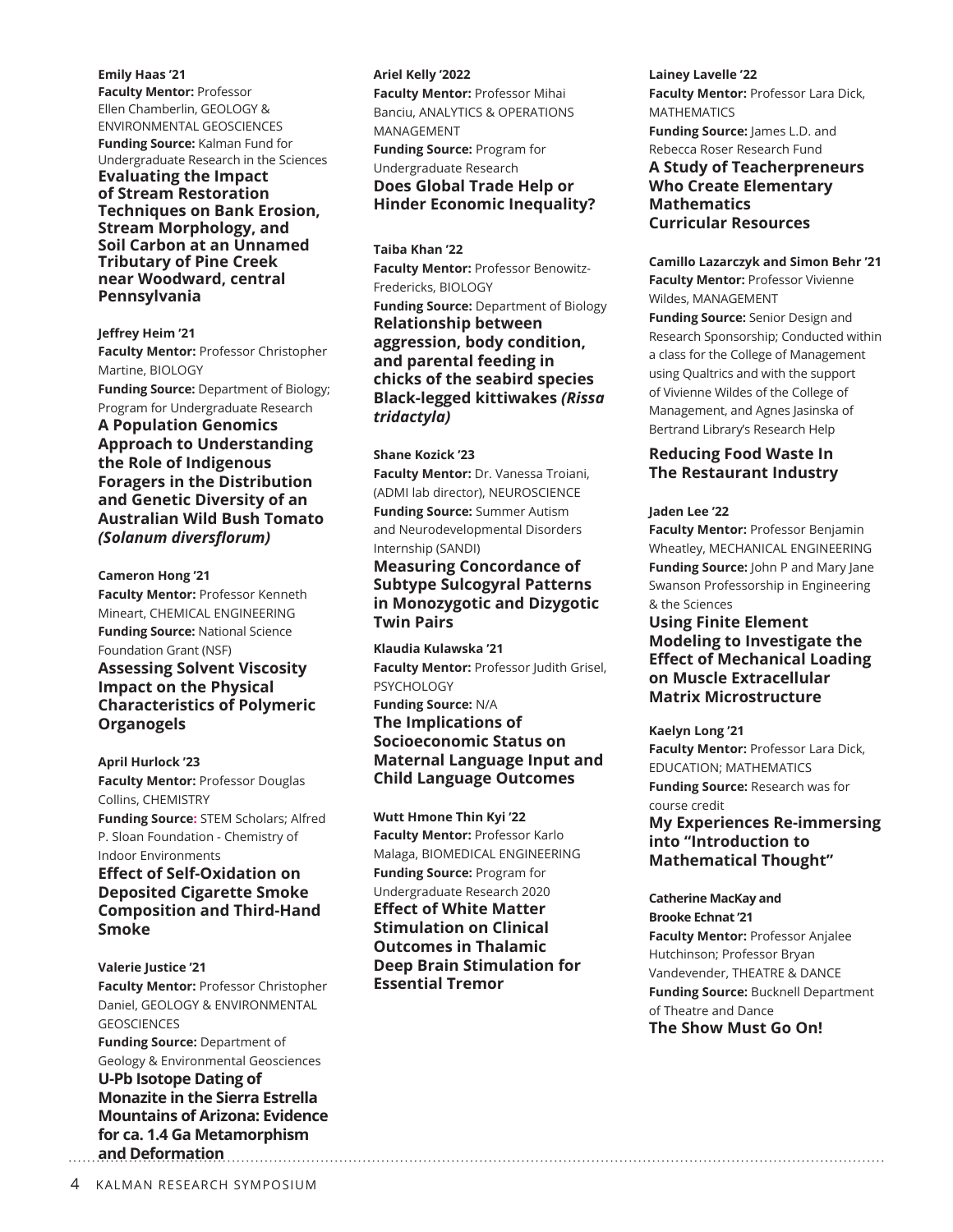#### **Margaret Anne MacNeille '21**

**Faculty Mentor:** Professor Lara Dick, MATHEMATICS **Funding Source:** Helen E. Royer Undergraduate Research Fund **What's Out There? Investigating Online Teacher Created Activities**

#### **Claire Marino '23**

**Faculty Mentors:** Professor Christopher Martine; Dr. Tanisha Williams, BIOLOGY **Funding Source:** David Burpee Endowment; Department of Biology **Solanum "Deaf Adder" a New Bush Tomato Species from the Australian Monsoon Tropics**

#### **Thomas Matsumura '22**

**Faculty Mentor:** Professor Benjamin Wheatley, MECHANICAL ENGINEERING **Funding Source:** Bucknell-Geisinger Research Initiative

#### **Measuring Lower Limb Muscle Activity and Kinematics in Variable Foot Strike Gaits**

#### **John Mirsky '23**

**Faculty Mentor:** Professor David Rojas, LATIN AMERICAN STUDIES; SOCIOLOGY & ANTHROPOLOGY

**Funding Source:** Douglas K. Candland Undergraduate Research Fund;Presidential Fellowship **Housing Illness in a PA Mushroom Town**

#### **Philip Onffroy '22**

**Faculty Mentor:** Professor Katsuyuki Wakabayashi, CHEMICAL ENGINEERING **Funding Source:** College of Engineering; Presidential Fellowship **Ray'cycle Initiative: Characterizing and Productizing Community-Sourced Plastic Waste**

**Anthony Orlando '24 Faculty Mentor:** Professor Kenneth Mineart, CHEMICAL ENGINEERING **Funding Source:** Presidential Fellowship **Mechanical Testing of Waxbased Polymer Gels**

#### **Nicholas Passantino '21**

**Faculty Mentor: Professor Joshua** Stough, COMPUTER SCIENCE **Funding Source:** Presidential Fellowship **Domain Adaptation in Machine Learning for Medical Imaging**

#### **Lucas Rankin, Graduate Student**

**Faculty Mentor:** Professor Kenneth Mineart, CHEMICAL ENGINEERING **Funding Source:** National Science Foundation Grant (NSF) **Establishing the Independent Tunability of the Mechanical and Transport Properties of Polymer Gels**

**Coco Sachs '21 and Lily Shorney '22 Faculty Mentor: Professor Chris** Boyatzis, PSYCHOLOGY **Funding Source:** N/A **The Psychological Impact of COVID-19 and Social Distancing**

#### **Jake Schaefer '24**

**Faculty Mentor:** Professor Benjamin Wheatley, MECHANICAL ENGINEERING **Funding Source:** John P and Mary Jane Swanson Professorship in Engineering & the Sciences

#### **The Mechanical Properties of Ramming Animal Horn Shapes**

#### **Bryan Scutari '23**

**Faculty Mentor:** Professor Tom Geurts, ACCOUNTING & FINANCIAL MANAGEMENT

**Funding Source:** IMA Research Foundation **The Financial Impact of an** 

# **ISO14001 Certification**

**Julia Tokish '22 Faculty Mentor:** Professor Meenakshi Ponnuswami, ENGLISH **Funding Source:** Presidential Fellowship **Uncovering South Asian-American Playwrights**

**Tung Tran '23 Faculty Mentor:** Professor Joshua Stough, COMPUTER SCIENCE **Funding Source:** HTIP **Bayesian Optimization for 2D Echocardiography Segmentation**

#### **Ben Travis '22**

**Faculty Mentor:** Professor Mark Haussmann; Dr. James Greenberg, BIOLOGY; Chief of Gynecology, Brigham and Women's Faulkner Hospital - Associate Professor, Harvard Medical School **Funding Source:** Bucknell Public Interest Program Fund

#### **A Comparison of Estimated and Quantitative Blood Loss in Childbirth, and Investigation of Risk Factors for Postpartum Hemorrhages**

#### **Emily Tully '21**

**Faculty Mentor:** Professor Benjamin Wheatley, MECHANICAL ENGINEERING **Funding Source:** Engineering Data Generation Grant

#### **Location Dependent Mechanical Behavior of Aponeurosis Tissue Under Uniaxial Tensile Stretch**

#### **Anurag Vaidya '21**

**Faculty Mentor:** Professor Joshua Stough; Professor Benjamin Wheatley, COMPUTER SCIENCE; MECHANICAL ENGINEERING

**Funding Source:** Presidential Fellowship

#### **Perceptually Improved Medical Image Translations Using Conditional Generative Adversarial Networks**

#### **Ruoying Zhang '21**

**Faculty Mentor: Professor Jasmine** Mena, PSYCHOLOGY **Funding Source:** Program for Undergraduate Research **Chinese International Students in the US: The Influence of Discrimination, Acculturation** 

**and Coping on Psychological Wellbeing**

#### **Diamanda Zizis '23 Faculty Mentor:** Professor Christopher Martine, BIOLOGY **Funding Source:** David Burpee Endowment;Presidential Fellowship

**What Happens When you Cross Plant Species with Two Distinct Sexual Systems?: An Ex Situ Hybridization Approach**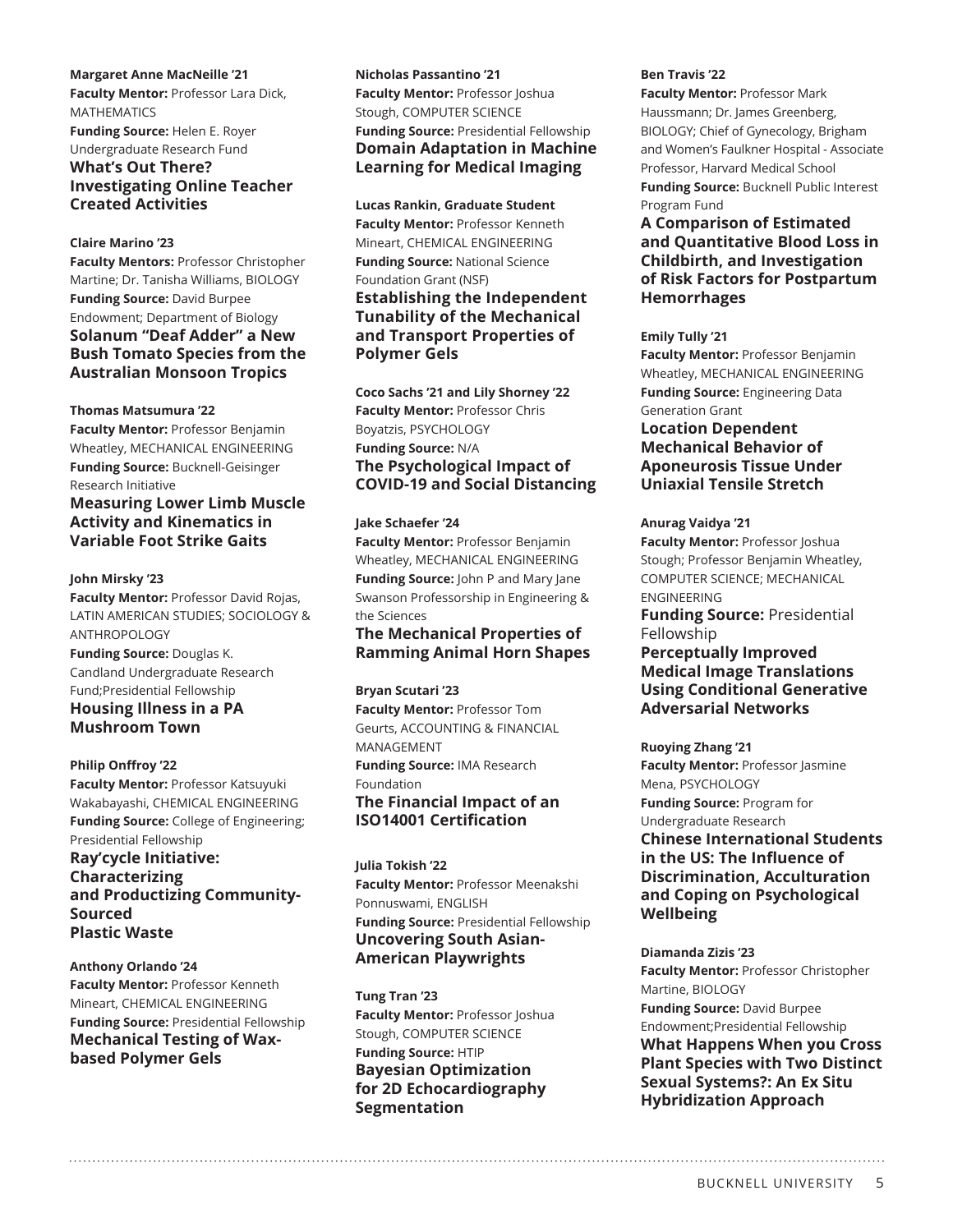#### **Akil Atkins '22**

**Faculty Mentor:** Professor Christopher Dancy, COMPUTER SCIENCE **Funding Source:** National Science Foundation Grant (NSF)

### **Catch The Pig! Understanding the Interaction Between People and AI**

Our study sought to investigate the ways in which people would interact with an AI Agent, based on how the agent was racialized. To investigate this we modeled a game after the stag hunt task, where participants were tasked with gaining as many points as possible. Participants could gain points by either cooperating with an AI agent to capture a pink game piece, which represented a pig or exiting the game through the black squares on either side of the board. The study was a true experiment in which participants were randomly assigned to one of three conditions. Participants were either assigned to a condition where the AI was racialized as Black, where the AI was racialized as white, or a condition where the AI wasn't racialized at all, which represented the control condition. After completing the game participants were asked three survey questions to assess how they perceived the AI's strategy when playing the game. So far our results have shown that participants in the control condition were more likely to believe the AI was working with them to capture the pig than participants in both the Black and white treatment groups. Moreover, the participants in the white treatment group were more likely than those in the Black treatment group to believe the AI agent was working them to capture the pig. The results do suggest that there is a relationship between the racialization of AI and how people interact with AI Agents.

# **Genevieve Block '22**

**Faculty Mentor:** Professor Shaunna Barnhart, GEOGRAPHY **Funding Source:** American Association of Geographers

# **Homelessness Awareness and Response in Shamokin, PA**

This semester, I am participating in a research internship studying homelessness in Shamokin, PA. I am working to understand the rise of homelessness in the area and the resources that need to be created to support this population. The research internship will culminate in a list of suggestions to the local PA government with ideas to support homeless people and help to alleviate poverty.

# **Emily Brandes '21**

**Faculty Mentor:** Professor Scott Meinke, POLITICAL **SCIENCE** 

# **Funding Source:** Honors Thesis in Political Science

#### **To Believe or Not to Believe: A Closer Look at the Impact of Sexual Assault in Politics**

Since the viral 2017 #MeToo movement, public opinion on cases of sexual misconduct have been shaped by the mainstream media coverage of high profile stories. A changed culture has allowed more victims to come forward and share their stories, many detailing harrowing events perpetrated by successful businessmen and politicians. Credible accusations continue to come forward, and while some end in legal action, many do not, and perpetrators face little to no consequences. I examined how individuals respond to issues of sexual misconduct and assault in politics, and based on the severity of the accusation, how they respond. Through my survey data research, I was able to isolate responses to see the influence that party affiliation and gender have on individuals opinion formation. The research reflects a consistent partisan difference between Republicans and Democrats in terms of reaction, with Democrats consistently being in favor of harsher consequences, both when Democratic, and Republican perpetrators are involved. These responses indicate a strong partisan bias in individuals, and additionally I found that when a history of sexual misconduct was present, individuals also reacted more harshly as opposed to politicians with no history.

# **Ryan Bremer '22**

**Faculty Mentor:** Professor Ken Eisenstein, English - Film/Media Studies

**Funding Source:** Dalal Innovation and Creativity Grant for Student-Faculty Collaboration

# **Brakhage's Adjacents**

The goal of Brakhage's Adjacents is to better understand the working methods and aesthetic decision making of the avant-garde filmmaker Stan Brakhage (1933-2003). By focusing upon his use of montage (the complex way in which he combined shots in his non-narrative and almost entirely silent 16mm films), we learn more about Brakhage's editing habits as well as the messaging behind these very challenging films. This is done by viewing spliceadjacent frames on an actual film strip, showing the literal cuts that were made when the films were produced decades ago. Brakhage's Adjacents draws from wider histories of narrative filmic editing [notably the advanced montage ideas of Sergei Eisenstein (1898-1948)] while adapting these notions to the under-realized realm of avant-garde cinema.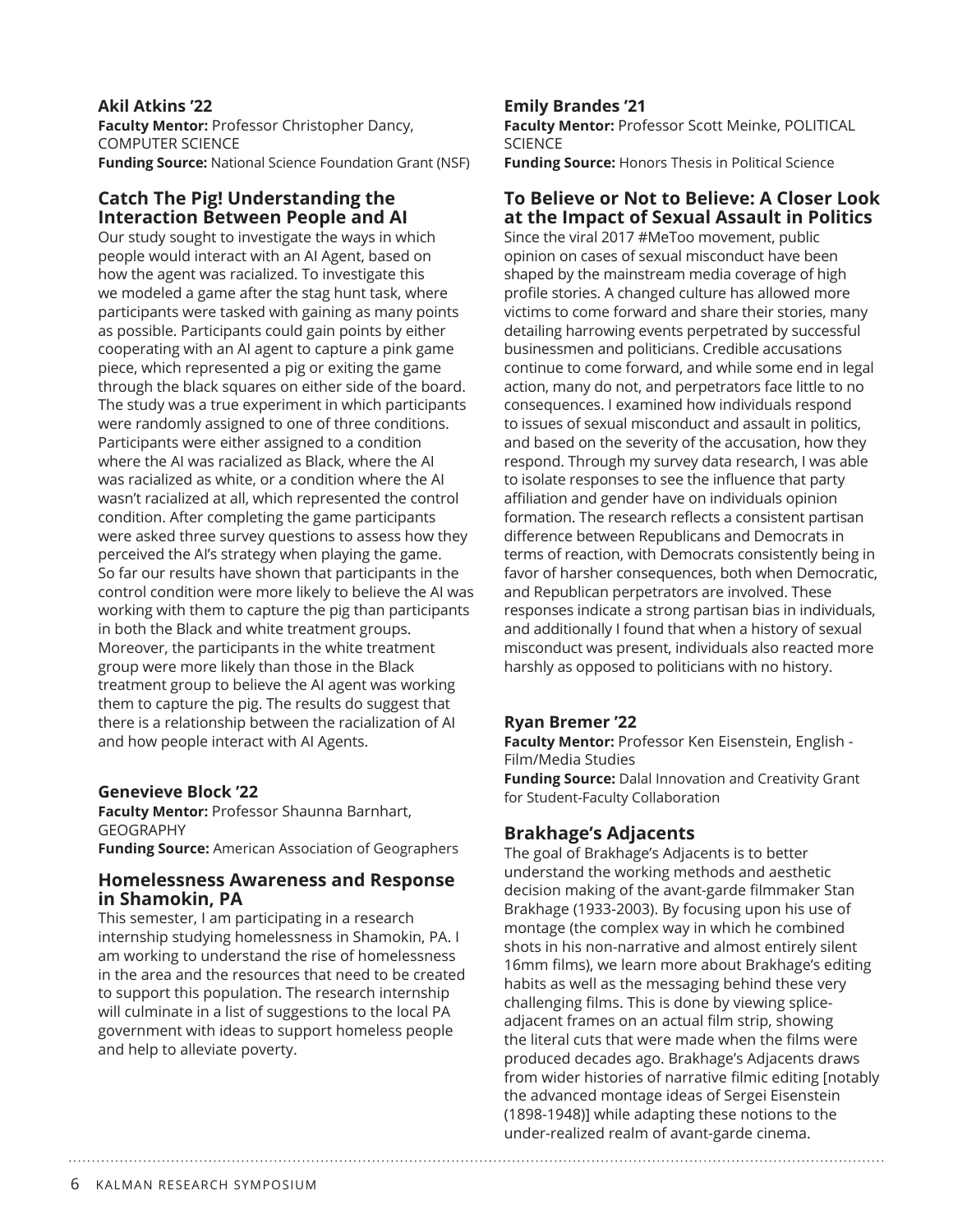# **Ella Carlander '22 and Michael Bolish '23**

**Faculty Mentor:** Professor Katharina Vollmayr-Lee, PHYSICS & ASTRONOMY **Funding Source:** National Science Foundation Grant (NSF)

# **Computer Simulations of Granular Media**

We will summarize the research we conducted under Katharina Vollmayr-Lee this past summer in the field of Granular Media. We built, ran, and analyzed molecular-dynamics simulations that modeled the behavior of this compelling type of material. Our talk will give a brief definition of Granular Media, explain the tools we used to build our simulations, display some results, and justify why research in this field is relevant and important.

# **Edward Chen '22**

**Faculty Mentor:** Professor Joshua Stough, COMPUTER SCIENCE

**Funding Source:** Ciffolillo Healthcare Technology Inventors Program

# **Assessing the Generalizability of Temporally Coherent Echocardiography Video Segmentation**

Existing deep-learning methods achieve state-of-art segmentation of multiple heart substructures from 2D echocardiography videos, an important step in the diagnosis and management of cardiovascular disease. However, these methods generally perform framelevel segmentation, ignoring the temporal coherence in heart motion between frames, which is a useful signal in clinical protocols. In this work, we implement temporally consistent video segmentation, which has recently been shown to improve performance on the multi-structure annotated CAMUS dataset. We show that data augmentation further improves results, which are consistent with prior state-of-art works. Our 10-fold cross-validation shows that video segmentation improves the automatic comparison to clinical indices including smaller mean absolute errors for left ventricular end-diastolic volume (8.7 mL vs 9.9 mL), end-systolic volume (6.3 mL vs 6.6 mL), and ejection fraction (EF) (4.6% vs 5.3%). In segmenting key cardiac structures, video segmentation achieves mean Dice overlap of 0.93 on left ventricular endocardium, 0.95 on left ventricular epicardium, and 0.88 on left atrium. To assess clinical generalizability, we further apply the CAMUS-trained video segmentation models, without tuning, to a larger, recently published EchoNet-Dynamic clinical dataset. On 1274 patients in the test set, we obtain absolute errors of  $6:3\% \pm 5:4$  in EF, confirming the reliability of this scheme. In that the EchoNet-Dynamic videos contain limited annotation

only for left ventricle endocardium, this effort extends at little cost generalizable, multi-structure video segmentation to a large clinical dataset.

# **Weiru Chen '21**

**Faculty Mentor:** Professor Hava Turkakin, PHYSICS & ASTRONOMY

**Funding Source:** Undergraduate Research Advisory Council

### **Investigations of Kelvin-Helmholtz Instability (KHI) and Associated Magnetosonic Wave Emission in the Solar Corona: New Impacts on Coronal Heating**

Previous studies have observed that Kelvin-Helmholtz Instability (KHI) and Magnetohydrodynamics (MHD) wave emissions along various shear flow boundaries in Solar-Terrestrial environment may transport energy between different regions of the sun. We expand upon these previous studies to investigate the nonlinear evolution of KHI and MHD waves along the boundaries of coronal mass ejections (CMEs), large eruptions of the corona that have a significant effect on satellites, earth's power grids, and humans in space. We measure the strength of KHI growth and MHD wave emission, and the efficiency of energy transportation by these MHD waves using 2-D/3-D magnetohydrodynamic modeling software in order to first, identify KHI growth, and second, calculate the strength of the energy that these waves transport to the solar corona. The code we use is componentbased parallel computer code written in Fortran90 and C programming languages. Our preliminary results demonstrate KHI and wave emission development along the boundary over time, showing that in real life conditions along the CME boundary, KHI and MHD emission is possible.

# **Ian Coates '21**

**Faculty Mentor:** Professor Kenneth Mineart, CHEMICAL ENGINEERING **Funding Source:** College of Engineering; National Science Foundation Grant (NSF)

#### **Assessing the Impact of Block-Selective Homopolymers on the Diffusion of Payload Through Polymeric Organogels**

The goal of this project is to investigate the impact of a gel-miscible polymer additive on gel nanostructure, gel mechanical behavior, and sodium bis(2-ethylhexyl) sulfosuccinate (AOT) release rate. Characterizing gels' mechanical behavior and release of AOT through these gels will benefit future applications like transdermal drug delivery through informed structure-property (i.e., nanostructure-diffusion) relationships. Previous work in our group has shown that gel nanostructure

BUCKNELL UNIVERSITY 7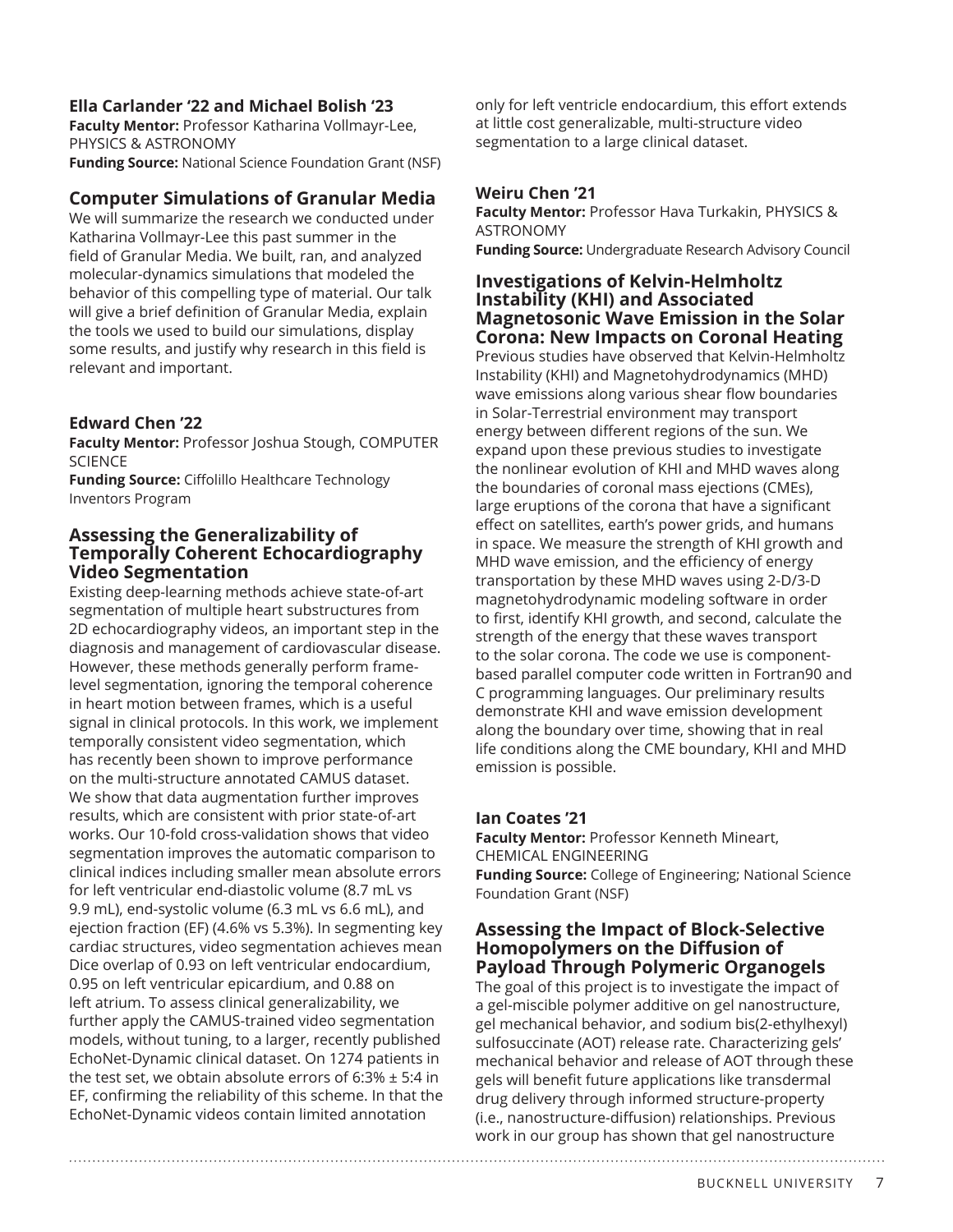is tuned by varying the amount of gel-forming SEBS copolymer. The purpose of this project is to further investigate methods of gel nanostructure tuning by identifying the impact of a discrete phase-selective polymer on organogel properties. Specifically, the impact of additive polymer concentration of gel nanostructure, mechanical response, and diffusivity will be studied. The current work uses Fouriertransform infrared spectroscopy (FTIR) to track changes in gel AOT concentration over time for gels with ranging homopolymer concentrations. The acquired data is modeled using Fick's laws to yield a diffusion coefficient for each gel formulation. We hypothesize that the aforementioned nanostructure trends are the culprit for our observation that diffusion of AOT decreases with increasing polystyrene additive polymer concentration. Understanding these relationships will provide key insight for biomedical and agricultural payload delivery applications.

### **Julian Cohen '21**

**Faculty Mentor:** Professor Christopher Daniel, GEOLOGY & ENVIRONMENTAL GEOSCIENCES **Funding Source:** Program for Undergraduate Research

### **Determining the Metamorphic Conditions of ca 1.4 Ga Rocks from the Sierra Estrella Mountains, Arizona USA: An Application of Raman Thermobarometry**

Meijer (2019) reported what is likely the first known occurrence of Mesoproterozoic granulite facies rocks in Arizona. However, the temperatures and pressures of metamorphism are unknown. To better constrain the conditions of metamorphism, metapelitic rocks were collected from the north end of the Sierra Estrella mountain range and are characterized by Grt-Bt-Pl-Qtz-Ky-Sil with significant retrograde Ms-Chl-Ep, and Grt-Bt-Pl-Qtz-Ky-Sil-Kfs with very little retrograde overprint. Preliminary thermodynamic modeling of these two samples was performed with Theriak- Domino and the H&P-98 data set. The Sil inclusions within Grt suggest Sil growth possibly during subsolidus St-breakdown or Ms-melting in both samples. The presence of Ky bearing melt textures in both samples may reflect prograde growth of Ky from Ms- or Bt-melting suggesting minimum PT conditions > 7.5 kbar and > 700 °C. A significant amount of retrograde Ms in sample implies in-situ melt crystallization during retrograde cooling. To further constrain pressures of metamorphism, Raman spectroscopy was employed to measure peak positions of quartz inclusions in garnet (QuiG). The results of this work show peak shifts ranging from 0 to -0.1 cm-1. This equates to metamorphic pressures of 8-9 kbar at about 750-800 °C.

Previously reported zircon ages for the area suggest partial melting near 1.4 Ga (Meijer, 2019). The timing and P-T conditions of metamorphism in the Sierra Estrella mountains are similar to high-grade metamorphic rocks in northern New Mexico and southern Colorado; these rocks likely represent the southwestern extension of the Picuris orogenic belt

**Jacob Feuerstein '22 Faculty Mentor:** N/A **Funding Source:** N/A

# **The Choppy Purple Surf: Understanding the 2020 Election in Rural Pennsylvania**

The 2020 election was a point of inflection for Democratic candidates across the United States. Securing tossup states like Pennsylvania and Arizona along with parts of the industrial Midwest, the performance of Joe Biden and other down ballot candidates raises serious questions about the future of the Democratic Party. In particular, the geographic distribution of voters in the 2020 election surprised many in election-watching circles.

While many have analyzed Biden's over-performance in suburbia and underperformance with Hispanics in Texas and Florida, few have attempted to break down the results of the election in rural Pennsylvania. Because it is at such a unique intersection of the class, race, and conservative-liberal divide, understanding the rural election results is crucial to developing strategies for improving Democratic performance in the Midwest and South.

As the Campaign Manager for a Democrat in 85th District of Pennsylvania (Lewisburg, Selinsgrove, Mifflinburg), I had the opportunity to interact with thousands of voters and develop strategies to improve outcomes in a R +32 district. The statewide data tells us that the 2020 election in Pennsylvania was, as local organizer Jordi Comas coined, an example of the "choppy purple surf." In other words, the Republican turnout was unusually large, but slightly over-crested by Democratic voter turnout.

I will review the results of the election for my campaign in both a historical and geographical context and answer the question, "How did the 'choppy purple surf' play out in the the 85th District and other parts of rural Pennsylvania?"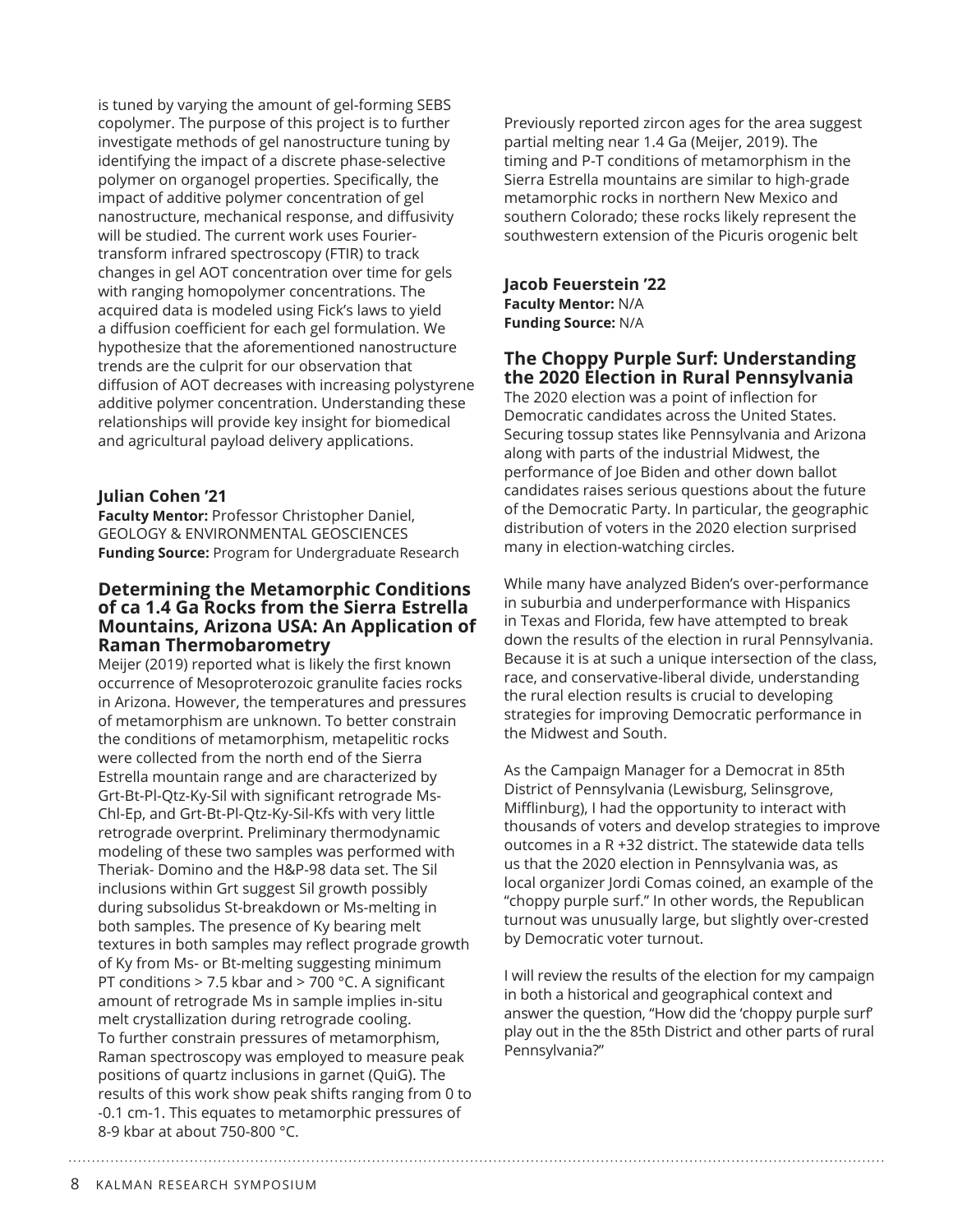## **Michael Duncan '23**

**Faculty Mentor:** Professor Douglas Collins, CHEMISTRY **Funding Source:** Presidential Fellowship

# **Gas-Phase Chemical Ionization Orbitrap Mass Spectrometry**

The most common method of analysis for trace gases in air employs chemical ionization time of flight mass spectrometry (CI-TOF-MS). Transportable CI-TOF-MS instruments have relatively low mass resolving power ( $m/\hat{l}$ "m < 10,000), meaning it is difficult to distinguish molecules with the same integer mass, but with different elemental composition. Orbitrap mass spectrometry, however, can routinely achieve resolving powers > 50,000, allowing for the exact monoisotopic mass to be determined. However, Orbitrap instruments are most commonly designed to analyze sprayed liquid samples. Atmospheric chemists commonly need to analyze the molecular composition of gases that include a variety of large organic molecules that have similar mass to charge ratios as one another, making it difficult to accurately identify them using a CI-TOF-MS. This project set out to design an chemical ionization apparatus for Orbitrap mass spectrometry and allow for the analysis of gaseous samples. The design has been focused around low costs, modularity, and adaptability, all in order to keep the horizon of users and use cases as broad as possible. Analyte ions will be formed by ionmolecule reactions within a cone-shaped flow reactor. Reagent ions will be supplied to the ion-molecule reactor using a continuous soft x-ray photoionization process. Computer-aided design in Solidworks along with rapid prototyping with 3D-printing has allowed for conceptualization, realization, and testing of key components before fabrication. The first machined prototype is the next major step which will provide the opportunity to test the concept.

# **Olivia Dyer '22**

**Faculty Mentor:** Professor Benjamin Wheatley, MECHANICAL ENGINEERING **Funding Source:** The John P. & Mary Jane Swanson Professorship in Engineering & the Sciences

### **Visual and Mechanical Characterization of the Muscle to Aponeurosis Junction**

Aponeurosis is a tendinous sheath-like tissue found in many muscle-tendon units, and the muscleaponeurosis junction is poorly understood. We want to determine the structure of the transition from muscle to aponeurosis and how it may be similar or different from the myotendinous junction. Imaging and visually characterizing the muscle-aponeurosis junction using SEM imaging of tissue samples will show how the

tendon and muscle fibers interact with one another in the transition zone. It has been observed that there is a non-uniform strain placed on the aponeurosis, and so imaging of the tissue will reveal how force affects the alignment of the collagen fibers found in aponeurosis tissue. Examining how the waviness of collagen fibers changes as the tissue is placed under force will allow for better understanding of the material and structural properties of aponeurosis tissue. Evaluating these characteristics will help us better understand how damages to the tissues occur, how those damages can be repaired and rehabilitated, and how to properly develop computer models of the musculoskeletal system. Sample images using the SEM have been taken to develop a general understanding of aponeurosis morphology.

### **Gari Eberly '21**

**Faculty Mentor:** Professor Katherine Hays, ENGLISH; CREATIVE WRITING **Funding Source:** N/A

# **Synthesis**

Synthesis is a collection of poetry that explores how gender relations and race amalgamate to impact the maturation of an individual. These poems are scientifically-aware and influenced by my concurrent education in both Creative Writing and Biomedical Engineering. For the past four years, I have sought to bridge the gap between my two academic commitments: poetry and science. Both poetry and science exist as a means to ask and answer questions about the messy interactions that shape personalities and relations with the broader world. To be successful, both tools require dedication to detail, creativity, and exploration. On the page, poets mold language to reveal startling truths about how we engage with the world. In a lab, engineers leverage scientific theories to build technological innovations. Despite these similarities, I have noticed that interactions between poetry and science remain faint: a missed connection at the train station, an asymptote that never opens its mouth. Through this collection, I instead seek to converge these two disciplines at a single point by melding personal experience with scientific observations, as explored through a variety of poetic forms.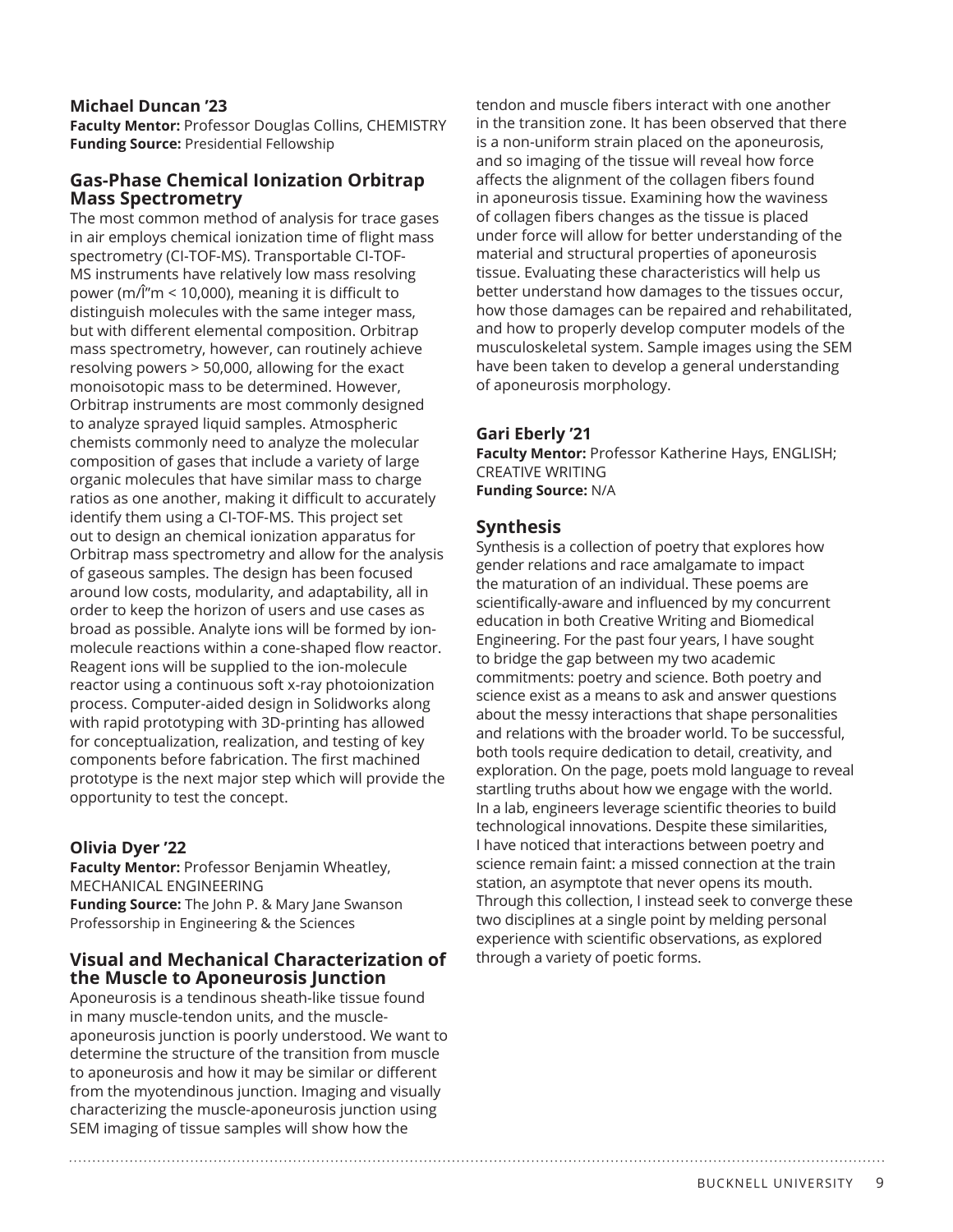**Caroline Eckert '21, Amber Coleman '21, Alexis Faria '22, Clara Han '21, Makenna Luzenski '23, Lauren Shearer '22 and Grace Wilder '21 Faculty Mentor:** Professor Chris Boyatzis,

PSYCHOLOGY

**Funding Source:** Program for Undergraduate Research

# **Native Danish Mother's Intersection Between Parenting Approach and Religion**

This study investigated Danish mothers' beliefs about parenting and the role of religion in family practices and discussions. Denmark is famous as one of the most secular nations in the world (Zuckerman, 2008), yet religion is, perhaps surprisingly, a component of family discussion, especially about death and morality (Zajac & Boyatzis, 2020). In this study, 15 native Danish mothers, all fluent in English with at least one child between ages of 4 and 14, were interviewed about mothers' religious beliefs and how they were incorporated into family discourse and practices, especially on issues of morality, religious holidays, death, and the afterlife. Transcripts are being coded by a team creating a coding system using inductive and deductive thematic analysis. Team members individually analyzed transcripts and then met to work toward a shared coding system for interpreting themes in the mothers' views. Coding is in progress, with these preliminary themes: mothers' respect for children's autonomous beliefs (i.e., reluctance to impose their own beliefs), promotion of the child's character, tolerance for diverse religions (and mothers' lack of strong commitment to any one faith), mothers' ongoing reflection and growth, and concern for children's age-appropriate exposure. Preliminary analyses suggest Danish mothers have a distinctive orientation to the role of religion in the family, one quite disparate from most American families (Boyatzis et al., 2015).

# **Kyle Ferguson '21**

**Faculty Mentor:** Professor Thomas Solomon, PHYSICS & ASTRONOMY **Funding Source:** NSF Grant DMR-1806355, NSF Grant CMMI-1825379

# **Noise-Driven Aggregation of Swimmers in the Kolmogorov Flow**

We investigate theoretically the dynamics of ellipsoidal microswimmers in an externally imposed, laminar Kolmogorov flow. Through a phase-space analysis of the dynamics without noise, we find that swimmers favor either cross-stream or rotational drift, depending on their swimming speed and aspect ratio. When including noise, i.e. rotational diffusion, Langevin simulations of our model show a transition from

swimmer aggregation in low-shear regions of the flow to aggregation in high-shear regions as the parameters are varied. We find that rotational diffusion tends to drive swimmers into certain parts of phase space. We characterize the dependence of this noise-driven phase-space aggregation on a swimmer's speed, aspect ratio, and rotational diffusivity. The properties of the swimmer trajectories with noise explain the transition from high-shear to low-shear aggregation. (KS Ferguson, SA Berman, KA Mitchell, TS Solomon, 2020)

### **Mackenzie Flynn and Bree McCullough '22**

**Faculty Mentor:** Professor Ben Hayes, WATERSHED SCIENCES AND ENGINEERING PROGRAM **Funding Source:** United States Forest Service

#### **Little Arnot Run: An Evaluation of Groundwater-Surface Water Interactions with Regard to Hyporheic Exchange and Temperature**

Little Arnot Run is a second-order stream in the Allegheny National Forest, Pennsylvania that has been historically altered by logging and oil and natural gas wells. In many areas, the stream was dredged, straightened, and converted to a narrow, deep, single-thread channel, which continues to be disconnected from the floodplain. This project is part of a larger stream restoration study by the United States Forest Service (USFS) and Bucknell University currently underway working to characterize the factors controlling geomorphic processes operating within the watershed in order to direct restoration activities set to take place later in the year. Our preliminary analysis of groundwater piezometers, stream temperature gauge station data, and weather station data suggests significant hyporheic exchange to the channel. We are currently assessing both shallow and alluvial aquifers as well as in deeper sections of the stream in order to quantify groundwater-surface water exchange and potential for reconnecting abandoned side channels and vernal pools on the floodplain. We will be using precipitation to look at the rate and direction of the hydrostatic driven hyporheic exchange caused, in part, by changes in the ground and surface water elevation and analyzing variations in temperature throughout the system.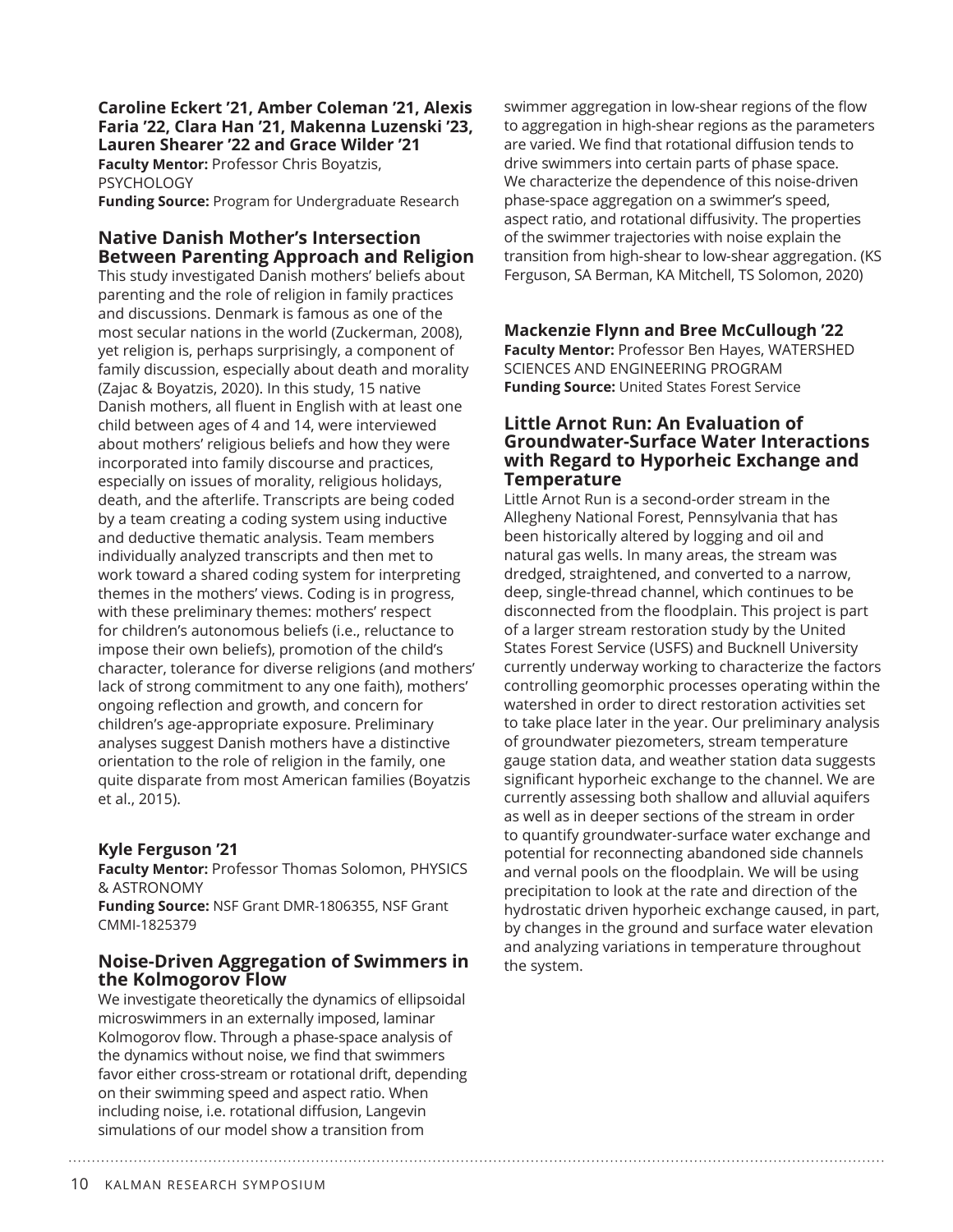#### **Maya Freeman '23**

**Faculty Mentor:** Professor Cecilia Bove, BIOLOGY **Funding Source:** Department of Biology

### **Fluoroquinolone-based Therapy and Onset of Functional Gastrointestinal Disorders in Human Subjects**

Fluoroquinolones (FQs) are a broad class of antibiotics typically prescribed for several infectious diseases, including common infections for which the use of FQs is discouraged. Indeed, the FDA has proposed the existence of a permanent disability (Fluoroquinolone Associated Disability; FQAD), which, despite being fairly common after FQs use, has yet to be formally recognized by healthcare professionals worldwide. Previous studies suggest that FQs act as selective inhibitors of GABAA receptors, preventing the binding of the inhibitory neurotransmitter GABA in the central nervous system. GABA is a key regulator of the neural circuit regulating gastrointestinal function. In order to assess whether there is a correlation between the use of FQs and the onset of functional gastrointestinal (GI) disorders, a questionnaire was sent to 367 individuals who were prescribed FQs addressing their gut health in the last year. Survey participants were divided into three groups based on the type of FQ they were prescribed. Chi-square analysis revealed that while all participants had a significant degree of functional GI disorder, certain FQs are associated with more severe and more frequent gastric pain, difficulty producing a bowel movement and harder stools. Lastly, a significant portion of respondents also reported frequent swelling or bloating. In conclusion, these data indicated that permanent functional GI disorders may present after FQs administration, and that certain FQs produce more severe symptoms than others. Our study highlights the need to revisit current guidelines for the administration of FQs for individuals already potentially at risk to develop functional GI disorders.

# **Keith Grega '21**

**Faculty Mentor:** Professor Benjamin Wheatley, MECHANICAL ENGINEERING **Funding Source:** Bucknell-Geisinger Research Initiative

# **Impact of Screw Type on Torque During SCFE Screw Removal**

Slipped Capital Femoral Epiphysis (SCFE) is a disorder that occurs in adolescents in which the femoral head slips with respect to the femoral neck. SCFE can lead to abnormal hip mechanics which may result in the need for realignment of the femoral head through surgery. Percutaneous in situ fixation is the most common treatment for SCFE, where the femoral head is realigned on the neck through screw insertion to

prevent further deformity during adolescence. The topic of screw removal is quite controversial. If the screws are left in the patient, there is the potential that fractures may occur later in life due to stress risers, yet screw removal requires a second surgical operation. In addition, there is no standard screw that is used for the procedure. Different physicians prefer various types of screws including titanium vs. non-titanium, cannulated vs. non-cannulated and threaded vs. partially-threaded. Therefore, the purpose of this research project is to determine the amount of torque required to remove various types of orthopaedic screws after closure of the physis. This analysis will quantify how various screws perform during screw removal and provide insight into tissue damage that may occur due to screw removal. The ultimate goal of this study is to determine the optimal screw to use during the procedure that will cause the least amount of damage after bone growth has occurred around the screw.

### **Emily Haas '21**

**Faculty Mentor:** Professor Ellen Chamberlin, GEOLOGY & ENVIRONMENTAL GEOSCIENCES **Funding Source:** Kalman Fund for Undergraduate Research in the Sciences

#### **Evaluating the Impact of Stream Restoration Techniques on Bank Erosion, Stream Morphology, and Soil Carbon at an Unnamed Tributary of Pine Creek near Woodward, central Pennsylvania**

Live staking is a stream restoration technique in which live cuttings and stems taken from native species of trees and shrubs are placed into stream banks, eventually growing into new plants which aids in riverbank protection by increasing soil cohesion. Because of the growing use of live staking in stream restorations, there is a growing need for research on the link between live staking and geomorphic resiliency. Here we investigate the impact of live staking on bank erosion, stream morphology, and soil carbon (SC) at an unnamed tributary of Pine Creek near Woodward, Pennsylvania.

In this study, we collected baseline data for a longterm study of the impact of live stakes on the floodplain and channel geomorphology, and we investigated the baseline SC distribution. Preliminary results from stream channel surveying indicate undercut banks, channelization, very low stream velocity, and silt and clay on the stream bed. Throughout the field site, the soils are silty loams with thin O-horizons and some local variability within transects. SC analysis shows carbon values between 0.36% and 3.32%, which is low for the expected

BUCKNELL UNIVERSITY 11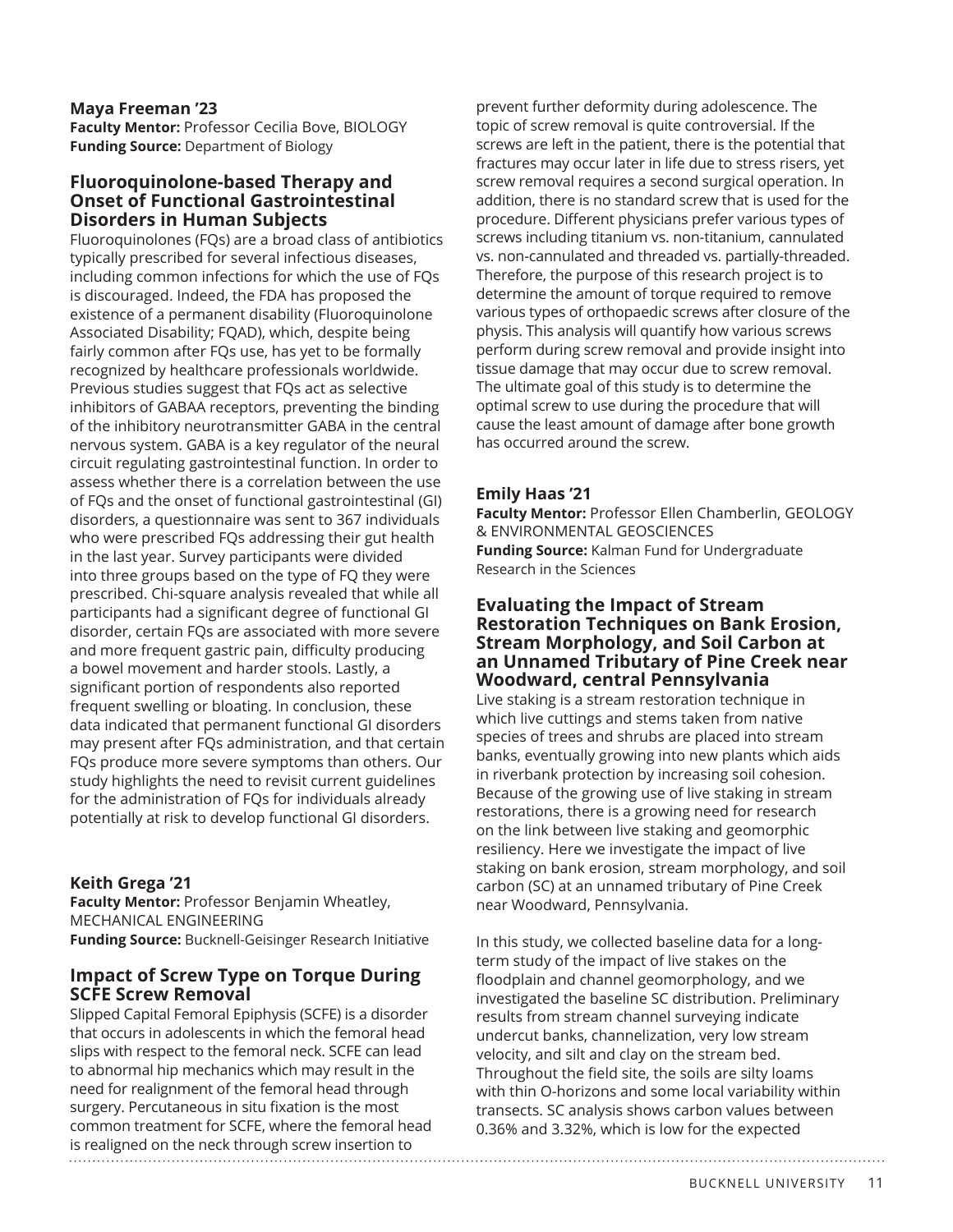range of SC for degraded floodplain soils in this environment. We predict that in future years, as the live stakes vegetate the stream banks at this site, there will be an increase in soil carbon, changes in stream bed character and channel sinuosity, and more soil variability.

### **Jeffrey Heim '21**

**Faculty Mentor:** Professor Christopher Martine, BIOLOGY

**Funding Source:** Department of Biology; Program for Undergraduate Research

#### **A Population Genomics Approach to Understanding the Role of Indigenous Foragers in the Distribution and Genetic Diversity of an Australian Wild Bush Tomato** *(Solanum diversflorum)*

The Indigenous foragers of Australia's Western Desert, known as the Martu people, have a rich and deep connection to the landscape that is evident through their culturally significant pathways of movement. In creating this connection, we wonder how these pathways have shaped the distribution, abundance, and dispersal of wild plants, specifically the economically significant bush tomatoes of the genus Solanum (including Solanum diversiflorum, known locally as wamula). Currently, herbarium and field collected specimens have been sampled from across the range of Solanum diversiflorum. These samples are being used to understand genetic connectivity, as well as the potential impact of Indigenous users on S. diversiflorum's population structure. DNA has been extracted from each specimen using FastDNA kits and stored for future quality testing. We expect to find a correlation between the movement of the Indigenous people and the dispersal of the species along pathways of movement, as well as patterns that align with the historical distributions of language groups. This would imply that the activities of the Indigenous people profoundly shaped the distribution of the species and can give conservationists as well as anthropologists new insights on the relationship between the biogeography of plants in the Western Desert and the people who have lived there for thousands of years.

# **Cameron Hong '21**

**Faculty Mentor:** Professor Kenneth Mineart, CHEMICAL ENGINEERING **Funding Source:** National Science Foundation Grant (NSF)

#### **Assessing Solvent Viscosity Impact on the Physical Characteristics of Polymeric Organogels**

Traditionally, studies of polymeric organogels focus on the impact of polymer factors on the gels' mechanical and transport properties. Alternatively, this study seeks to assess the impact of altering solvent viscosity, while holding polymer factors constant. The gels in this study were composed of styrene-ethylenebutylene-styrene (SEBS) triblock copolymer, oleic acid (OA), and mineral oil. Samples were formulated at 10, 20, and 30 wt% SEBS copolymer for each mineral oil, varying in viscosity from ~30 mPa\*s to ~500 mPa\*s. Uniaxial mechanical testing was performed to determine Gc, the contributions of physical crosslinks, i.e., micelles, to stress, and Ge, the contributions of chain entanglements to stress. Modeling the data from these experiments showed that Gc and Ge only varied with polymer concentration. In a separate set of experiments, Fourier Transform Infrared Spectroscopy (FTIR) was used to track the diffusion of OA out of the gel. Through modeling the release of OA with time using a Fickian diffusion model, the diffusion coefficients for formulations at varying solvent viscosities were determined. Notably, the results of the FTIR experiments conform to behavior predicted by the Stokes-Einstein equation. The results from these two sets of experiments allows for a higher degree of tunability than previously available. The results from this study will be of particular use in development of transdermal drug delivery devices.

# **Valerie Justice '21**

**Faculty Mentor:** Professor Christopher Daniel, GEOLOGY & ENVIRONMENTAL GEOSCIENCES **Funding Source:** Department of Geology & Environmental Geosciences

#### **U-Pb Isotope Dating of Monazite in the Sierra Estrella Mountains of Arizona: Evidence for ca. 1.4 Ga Metamorphism and Deformation**

U-Pb isotope dating of monazite from the Sierra Estrella mountains near Phoenix, Arizona, yield metamorphic ages between about 1.42 and 1.40 billion years ago (b.y.a). The timing is important to determine if the metamorphic rocks formed as part of the ca. 1.45 billion year old (b.y.o.) Picuris Orogeny. Multiple samples were collected from the Sierra Estrella mountains. Four of these samples were selected for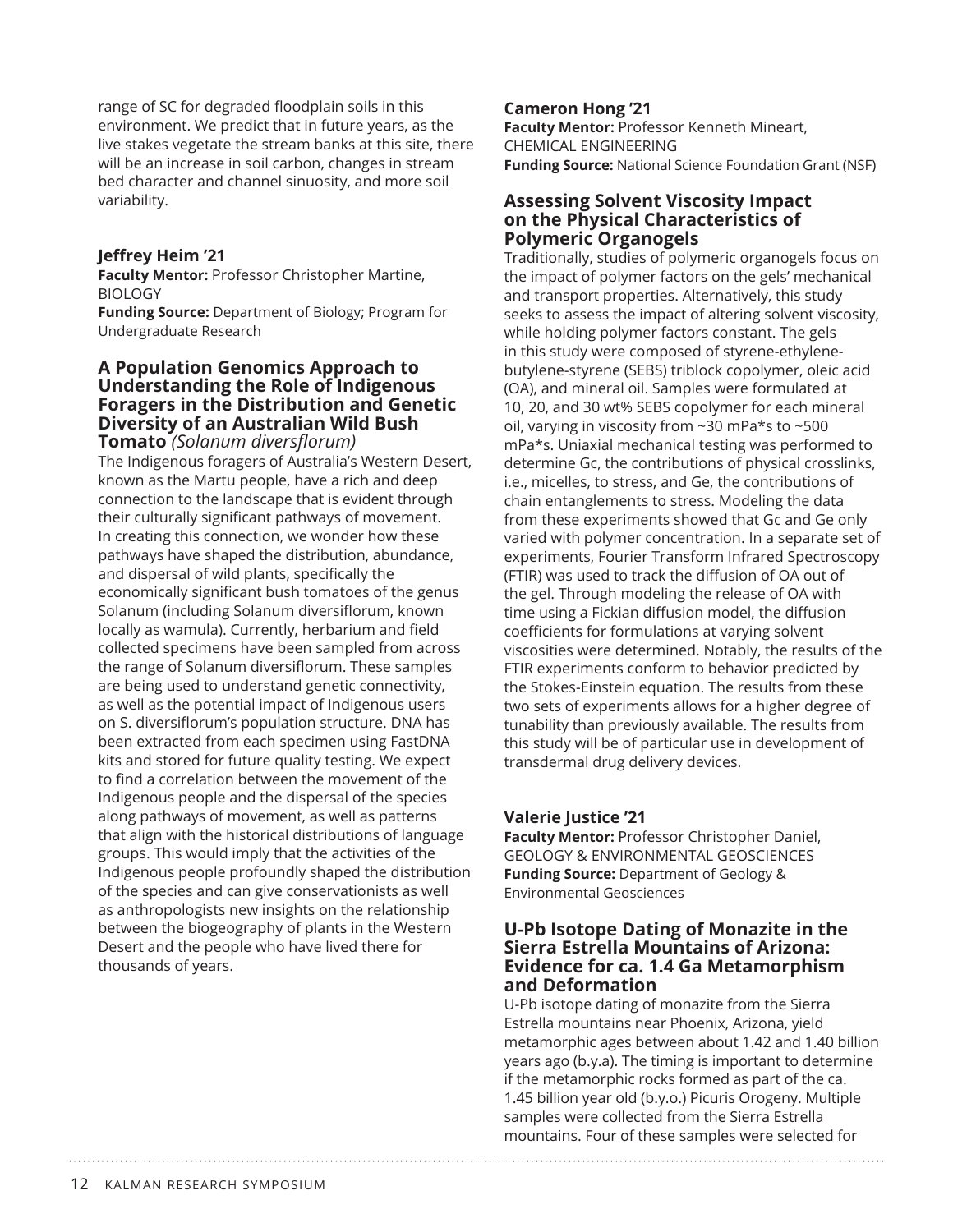monazite U-Pb analyses. Laser Ablation-Inductively Coupled Plasma-Mass Spectrometry (LA-ICP-MS) was used to measure U-Pb isotope ratios, which was done in a lab at the University of New Brunswick. The four samples are named CD20-14b, CD20-09, CD20-07Bb, and CD20-03Ba. Concordia plots for CD20-14b yield ages of monazite growth of 1420 +/- 6 Ma (MSWD = 0.18). Concordia plots for CD20-09 yield ages of 1410 +/- 10 Ma (MSWD = 0.74). Concordia plots for CD20-07Bb yield ages of 1410  $+/-$  4 Ma (MSWD = 0.25). Concordia plots for CD20-03Ba yield ages of 1400 +/- 5 Ma (MSWD = 0.13). All measured ages are near concordant, with MSWD values demonstrating degree of concordance. Samples CD20-03Ba and CD20-07Bb are located in the northern part, and CD20- 09 and CD20-14b are located in the southern part. Metamorphism youngs northward with ages spanning about 20 million years across the range from north to south. Our measured U-Pb ages are similar to 1424- 1409 Ma ages previously reported in the northern Taos Range in New Mexico, which suggests formation during the same Picuris orogenic event (1450-1400 Ma).

### **Ariel Kelly '2022**

**Faculty Mentor:** Professor Mihai Banciu, ANALYTICS & OPERATIONS MANAGEMENT

**Funding Source:** Program for Undergraduate Research

# **Does Global Trade Help or Hinder Economic Inequality?**

The issue of globalization and its perceived winners and losers has recently come to the forefront of international conversation. In this project, we seek to answer the following question: has global trade helped decrease economic inequality? To address this problem, we created a tool that could be used to quantify the effect of global trade over time. Using a graph-theoretical approach, we adapt the Page Rank algorithm to account for a country's importance in the trade network when considering financial flows that go in both directions, that is, both exports and imports. We then use the relative importance scores to quantify the economic inequality by computing the Gini coefficient of the world's economy, as well as the associated Lorenz curve. By measuring the evolution of the Gini coefficient over time, we can estimate whether international trade helped or hindered addressing economic inequality among the participants in the global trade network.

#### **Taiba Khan '22**

**Faculty Mentor:** Professor Benowitz-Fredericks, BIOLOGY **Funding Source:** Department of Biology

#### **Relationship between aggression, body condition, and parental feeding in chicks of the seabird species Black-legged kittiwakes** *(Rissa tridactyla)*

Black-legged kittiwakes, *Rissa tridactyla*, are small gulls that exhibit biparental care and typically brood 1-2 chicks. First hatched chicks (A chicks) commonly display aggressive behavior towards the second hatched chicks (B chicks), sometimes resulting in the death of the B chick. Food availability may be a driving factor of chick aggression but questions remain regarding the relationships among chick behavior, growth and parental feeding. In this study, we test three competing hypotheses: H1) Stronger chicks display more aggressive behavior to monopolize more food. H2) Weaker chicks display more aggressive behavior because they need to obtain more food. H3) There is no relationship between aggressive behavior and body condition. To test these hypotheses, we used video footage to observe the behavior of 29 five day old A chicks. At half of the nests (fed nests), parents were provided with supplemental fish, while the remaining half (unfed nests) had to rely on natural means of foraging. 'A' chick aggression towards the B chick was categorized by pecking and squeezing or twisting of the neck; an attack series with pauses of less than five seconds counted as one demonstration of aggression. If H1 is true, we will see a positive correlation between aggression and body condition, and higher aggression rates in the fed group (chicks with more food availability). If H2 is true, there will be a negative correlation between aggression and body condition, and higher aggression rates in chicks in the unfed group (chicks that are not provided with supplemental food).

#### **Shane Kozick '23**

**Faculty Mentor:** Dr. Vanessa Troiani, (ADMI lab director), NEUROSCIENCE **Funding Source:** Summer Autism and Neurodevelopmental Disorders Internship (SANDI)

#### **Measuring Concordance of Subtype Sulcogyral Patterns in Monozygotic and Dizygotic Twin Pairs**

The brain's surface is made up of sulci (grooves) and gyri (ridges) that together create the distinct folded (sulcogryal) appearance of the brain. It is known that individual differences in the sulcogyral pattern of the orbital frontal cortex (OFC) can lead to variation in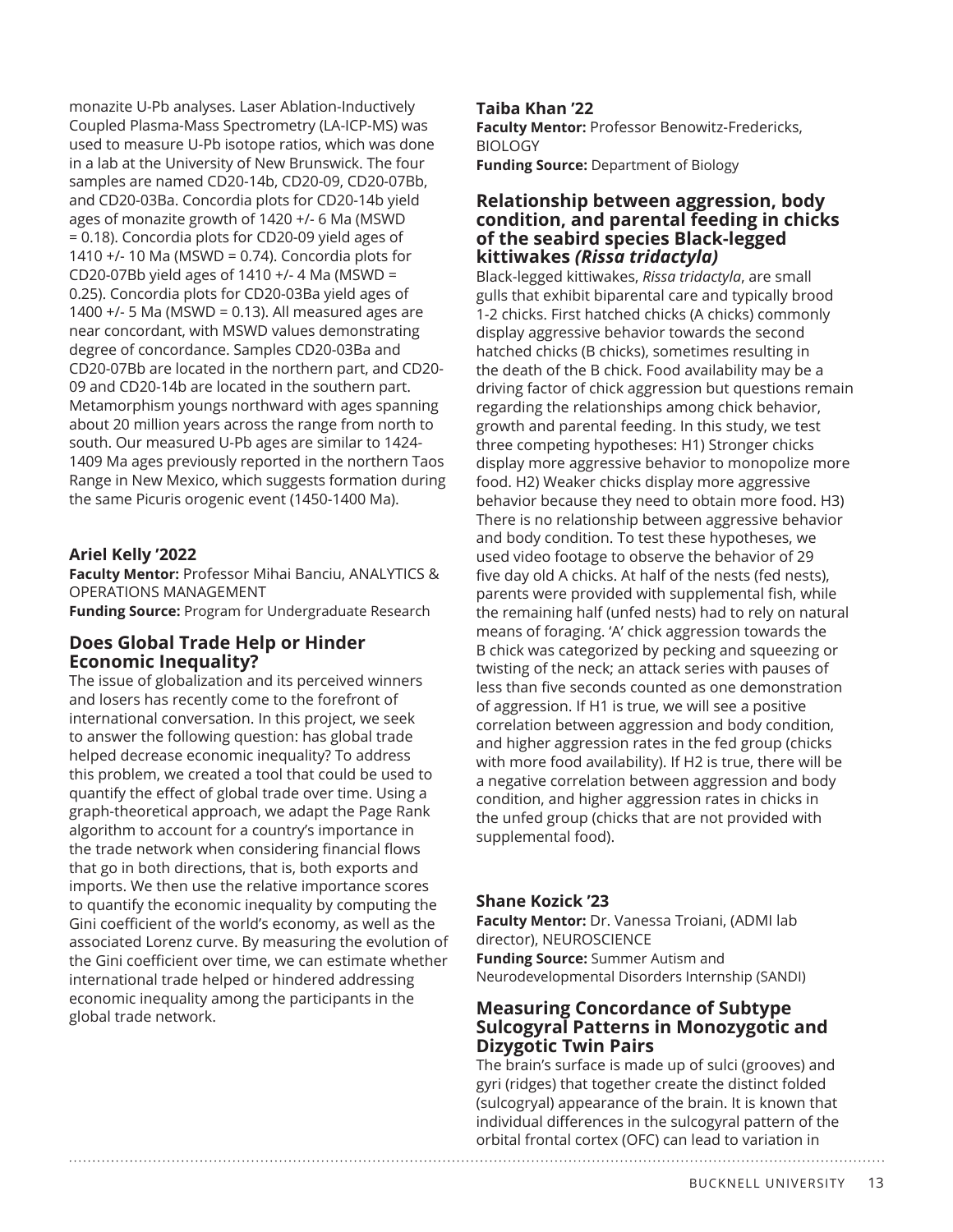social behaviors and psychiatric pathology. Recent research has focused on the sulcogyral folding pattern variations in individuals, specifically within the OFC. Four pattern types have been identified based on the continuity of four distinct sulci, and subtypes within each pattern type have been defined that offer more fine-grained characterization of OFC structure. To date, there have been no analyses of OFC sulcogyral patterns (or subpatterns) and genetic associations. The goal of this project is to categorize the OFC pattern subtypes of monozygotic (MZ) and dizygotic (DZ) twin pairs to explore whether the development of OFC pattern types have a strong genetic component. The study is accomplished using a publicly available structural MRI data set from the Human Connectome Project (HCP). We used neuroimaging software to individually subtype 570 subjects in the data set and we are currently investigating the association with genetics. MZ twin pairs are expected to have more similar subtypes (increased concordance) than DZ twin pairs. The results of this project will lay the groundwork as the first study of the genetics of OFC sulcogyral patterns and may contribute to the early identification of preliminary markers of brain disorders.

#### **Klaudia Kulawska '21**

**Faculty Mentor:** Professor Judith Grisel, PSYCHOLOGY **Funding Source:** N/A

#### **The Implications of Socioeconomic Status on Maternal Language Input and Child Language Outcomes**

Early language development is associated with children's socioeconomic status (SES). Specifically, children from lower SES backgrounds, on average, exhibit slower language development compared to their peers from higher-SES backgrounds. Even though SES is a multidimensional construct, research often relies on a single dimension or a composite measure when studying child language development. In this article, I investigate four dimensions of SES, including maternal education, income-to-needs ratio, financial security, and neighborhood SES. I examine relationships amongst these different dimensions of SES, the quantity and quality of maternal linguistic input, and child receptive language skills. Mothers and their 36-40 months old children (n=267 dyads) were video recorded during a 15-minute free play session. Three measures of maternal linguistic input were derived from verbatim transcripts, including one quantitative measure (number of words spoken) and two qualitative measures (lexical diversity and syntactic complexity). Children's concurrent receptive language skills were measured by a standardized measure of children's ability to receive, process, and execute oral

instructions of increasing syntactic complexity. Results revealed that maternal education was the strongest predictor of both maternal linguistic input and child receptive language outcomes. Syntactic complexity of input was the only measure that mediated the relationship between maternal education and child receptive language skills. These findings critically identify which early environmental factors are mechanistically related to SES disparities in children's language development, and provide implications for reducing these disparities.

### **Wutt Hmone Thin Kyi '22**

**Faculty Mentor:** Professor Karlo Malaga, BIOMEDICAL ENGINEERING

**Funding Source:** Program for Undergraduate Research 2020

#### **Effect of White Matter Stimulation on Clinical Outcomes in Thalamic Deep Brain Stimulation for Essential Tremor**

Deep brain stimulation (DBS) is a surgical procedure where electrodes are implanted in the brain before stimulating the tissue with electricity. DBS of the ventral intermediate (VIM) nucleus of the thalamus and the subthalamic nucleus (STN) are established treatments for the motor symptoms of essential tremor (ET) and Parkinson's Disease (PD), respectively. Motor outcomes, such as tremor, rigidity, and bradykinesia, after VIM and STN DBS can vary considerably across patients and strongly depend on the location of stimulation relative to the surgical target. Previous research suggests that stimulation of the white matter (WM) tracts lateral to the VIM, the gray matter (GM) target, results in better DBS outcomes. The objective of this retrospective study is to determine how the spread of stimulation to WM during VIM DBS relates to therapeutic and nontherapeutic outcomes in ET patients. For the first phase of this research, a MATLAB algorithm that can differentiate brain tissues, such as WM, GM, and cerebrospinal fluid, from medical imaging based on tissue anisotropy was developed. Patient-specific tissue anisotropy was derived from diffusion tensor imaging data acquired for individual patients who received DBS (n = 22). To evaluate the performance of the algorithm, it has been trained and tested across both ET and PD patient data sets. This algorithm can be used to differentiate brain tissues in any region of interest. The modeling framework utilized in this study could be used to identify optimal stimulation sites on an individual basis, thereby improving clinical outcomes.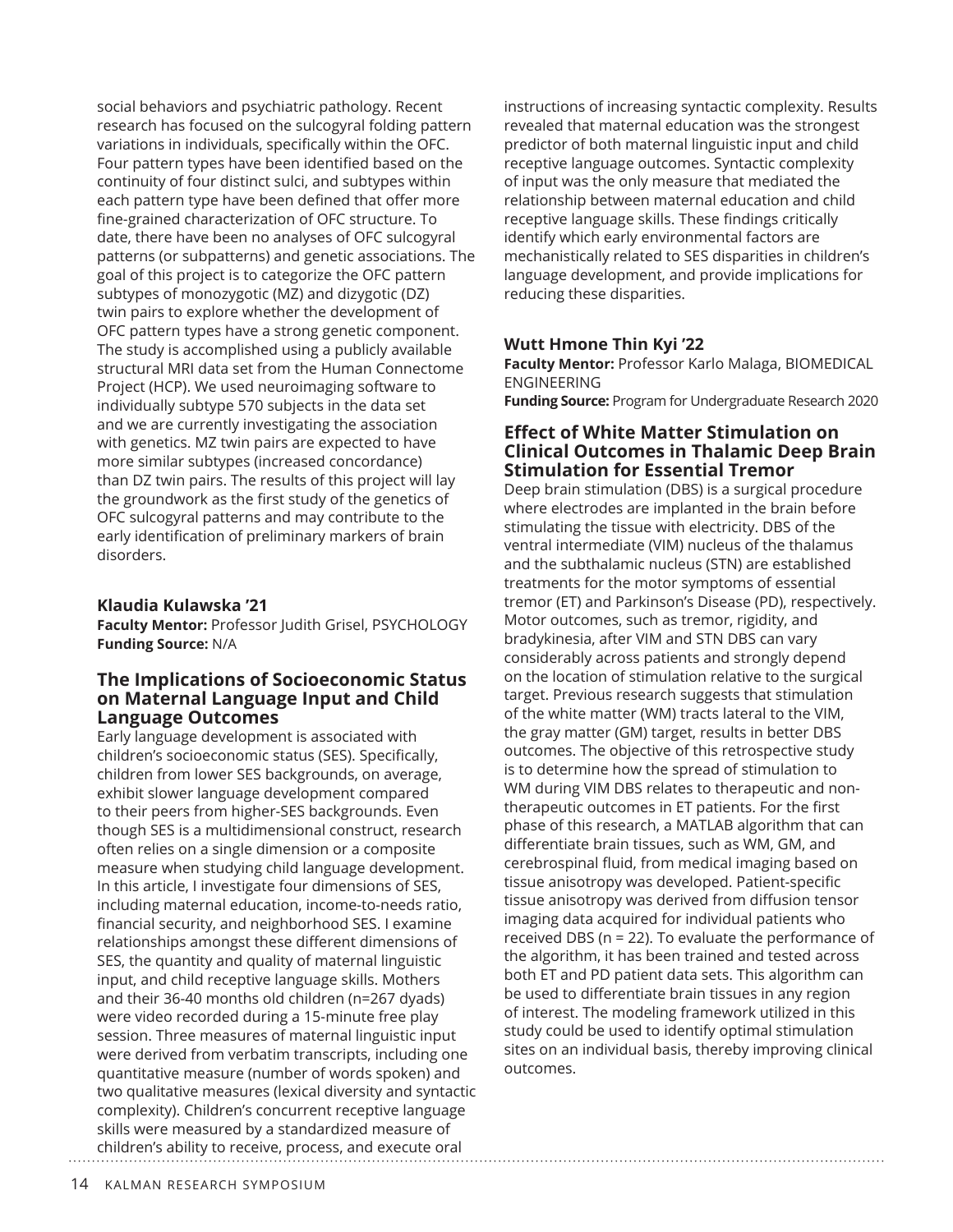#### **April Hurlock '23**

**Faculty Mentor:** Professor Douglas Collins, CHEMISTRY **Funding Source:** STEM Scholars; Alfred P. Sloan Foundation - Chemistry of Indoor Environments

## **Effect of Self-Oxidation on Deposited Cigarette Smoke Composition and Third-Hand Smoke**

While the implications of first-hand and second-hand tobacco smoke have been thoroughly studied, much less is known about the effects of so-called "Third-Hand Smoke" (THS) on the environment and human health. THS is a collection of chemicals from cigarette smoke that adhere to indoor surfaces (e.g., walls, flooring, furniture, clothing) and extend the exposure risks for bystanders. As THS chemicals stay on surfaces for long periods of time, we hypothesize that reactions between chemicals within the deposited THS film, with previously deposited materials, and with the surface itself may be occurring. In this study, the mechanisms and rates of the former two categories of reactions were probed. Cigarette smoke was collected on glass surfaces and incubated under fluorescent lighting for various periods of time, revealing changes in the chemical composition. The rates of chemical removal and product formation were determined. Notably, experimental data has indicated a decrease in nicotine concentrations and an increase in nicotine oxide concentrations over time, signifying that nicotine was removed by oxidation reactions occurring within THS films. Further experiments were conducted in which cigarette smoke was collected on glass surfaces that were pre-coated with chemical scavengers to help identify oxidant species that affect the composition of THS films. Future studies will look to include a variety of deposited films, different reactive substrate materials, and other environmental factors in order to obtain a better understanding about what goes on after the cigarette goes out.

#### **Lainey Lavelle '22**

**Faculty Mentor:** Professor Lara Dick, MATHEMATICS **Funding Source:** lames L.D. and Rebecca Roser Research Fund

# **A Study of Teacherpreneurs Who Create Elementary Mathematics Curricular Resources**

Online teacherpreneurs are teachers who use social media platforms to create, sell, and distribute educational resources to others. For many teachers, they have become the new curriculum developers in our virtually intensive world, but little is known about these teacherpreneurs. Therefore, as part of a larger study investigating the top 1000 elementary

mathematics educational resources found on TeachersPayTeachers.com (TpT), I have sought to learn more about the teacherpreneurs who created these top resources. From their TpT pages, I have recorded each teacherpreneur's teaching experiences, their educational background, what state or country they are from, the number of followers they have and how they market their resources. I compare this information to the number of their resources that are in the top 1000 and if they charge for these resources or not. Preliminary results show most teacherpreneurs have previous teaching experience with 17% reporting more than 20 years of teaching experience. The average number of followers for these teacherpreneurs is 17,721 with 50% having more than 20,0000 followers; this points to the popularity of these teacherpreneurs and leads to questions about how they promote themselves on social media. This question as well as further information related to additional teacherpreneur demographics and whether or not teacherpreneurs charge for these resources will be shared at the symposium.

# **Camillo Lazarczyk and Simon Behr '21**

**Faculty Mentor:** Professor Vivienne Wildes, MANAGEMENT

**Funding Source:** Senior Design and Research Sponsorship; Conducted within a class for the College of Management using Qualtrics and with the support of Vivienne Wildes of the College of Management, and Agnes Jasinska of Bertrand Library's Research Help

# **Reducing Food Waste In The Restaurant Industry**

Problem Statement: The US wastes nearly 40% of our food, creating 125-160 billion pounds of waste annually, leading to high emission rates, resource depletion, and food insecurity. Research Question: What are the most effective waste mitigation and management strategies in the restaurant industry that could be utilized to produce a more sustainable environment? A survey administered on campus to classmates to investigate habits, behaviors, knowledge, and potential solutions around food waste yielded significant differences in how much of a meal was thrown out between fast food restaurants, full service restaurants, and buffets. While 25% of respondents throw out 11% or more of their meal at fast food restaurants, the amount of respondents throwing out 11% or more of their meal swells to 37% at full service restaurants. Asked why they throw this food out common responses included: Too large portions, ordering too much, inconsistent appetite, and leftovers brought home being thrown out. Unlike at fast food restaurants, multiple sizes of

BUCKNELL UNIVERSITY 15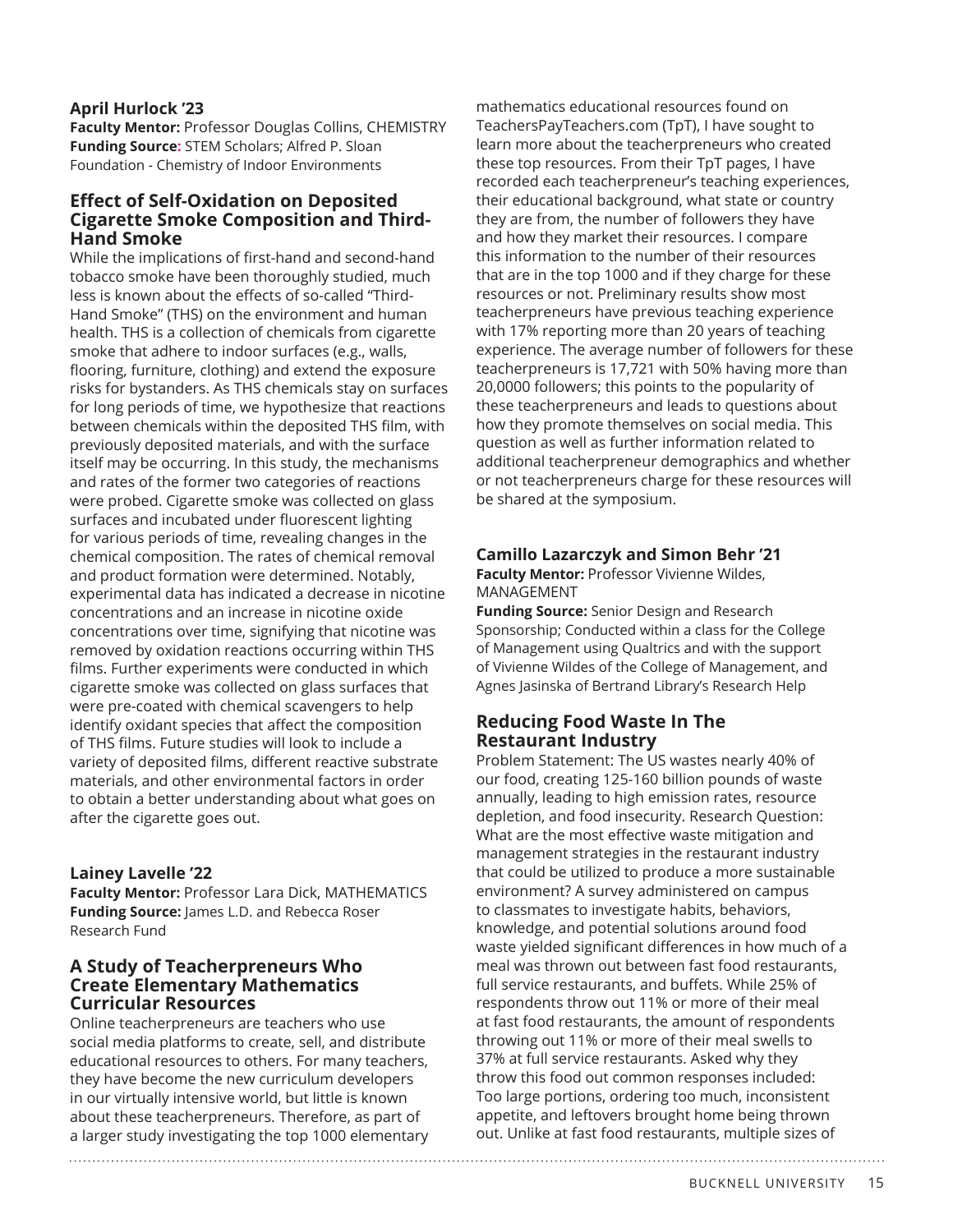portions often do not exist at full service restaurants. Males said the portion size of their meal correlated to their appetite 69% of the time but females said the correlation only occurred 57% of the time. 92% of respondents said they were at least somewhat likely to purchase a smaller portion for less cost. Meanwhile, 55% of respondents are somewhat likely to order smaller food portions for the identical price of the larger meal. Therefor in order to reduce food waste we propose implementing multiple portion options at restaurants.

#### **Jaden Lee '22**

**Faculty Mentor:** Professor Benjamin Wheatley, MECHANICAL ENGINEERING **Funding Source:** John P and Mary Jane Swanson Professorship in Engineering & the Sciences

#### **Using Finite Element Modeling to Investigate the Effect of Mechanical Loading on Muscle Extracellular Matrix Microstructure**

Clinical treatments for muscle conditions such as muscle atrophy and cerebral palsy require an understanding of the mechanical properties of the impaired tissue. The extracellular matrix (ECM) is a collagen-based, honeycomb-like structure present throughout muscle tissue that greatly influences muscle stiffness. Although many studies have investigated the mechanical properties of muscle tissue and the ECM, there is scarce literature on the effect of different loading conditions on the functionality of the ECM. The goal of this study is to develop a finite element model of a muscle fascicle unit in order to understand how muscle stiffness may be dictated by the ECM. We hypothesize that the geometric parameters and material properties of the ECM such as thickness, fiber alignment, and hyperelasticity impact the mechanical properties of muscle tissue subject to various mechanical loading conditions. A transversely uniform representative volume element of muscle tissue was developed in Solidworks using a Voronoi-based cross-section. The model was discretized into tetrahedral finite elements using an open-source meshing package. Using FEBio, we will simulate the effects of uniaxial and biaxial stretching on the element with variations in ECM geometric and material properties. This theoretical model will then be used to link tissue-level mechanical function (stiffness) to tissue microstructure, thus providing insight into how impaired muscle may differ mechanically and structurally from healthy muscle.

#### **Kaelyn Long '21**

**Faculty Mentor:** Professor Lara Dick, EDUCATION; **MATHEMATICS Funding Source:** Research was for course credit

# **My Experiences Re-immersing into "Introduction to Mathematical Thought"**

Throughout college, most students only have the opportunity to engage with course material once. As a senior, this past fall semester I had the opportunity to work with Dr. Lara Dick as a teacher assistant for the same elementary mathematics course I took my sophomore year. The ultimate goal was to re-immerse myself in both the math content and how children learn math concepts through the lens of a second-time learner, an observer, and a future elementary teacher. When attending classes, I learned both new and old concepts, formed new realizations about those concepts, and noted current students' struggles. In this poster, I share the methodology of conducting my selfstudy, the sub-categories that developed as a result of analyzing brain dumps I took after each class, and discuss how I will apply this experience to my future as an educator.

### **Catherine MacKay and Brooke Echnat '21**

**Faculty Mentor:** Professor Anjalee Hutchinson; Professor Bryan Vandevender, THEATRE & DANCE **Funding Source:** Bucknell Department of Theatre & Dance

# **The Show Must Go On!**

The Theatre & Dance Department periodically awards the honor of an Individual Production Project to seniors who have demonstrated advanced work and a deep commitment to an area of theatre production. This project allows students to assume a leadership role for a mainstage production under the supervision of a faculty advisor. Brooke Echnat and Catherine MacKay were awarded Individual Production Projects to serve as the Director and Dramaturg for Bliss (or Emily Post is Dead) by Jami Brandli.

Bliss follows the Ancient Greek characters Medea, Clytemnestra, Antigone, and Cassandra, now pillpopping housewives, in 1960s NJ. Cassandra, a black woman, is gifted with the art of prophecy but cursed by Apollo that no one will believe her visions. She seeks to prove these women can have control over their lives in this modern era. Can we reclaim our fates or are our fates predetermined by societal structures set in place?

As Director, Brooke engaged in various mediums and methodologies as she navigated directing in a pandemic. She utilized both virtual and in-person rehearsal processes. Along with the efforts of her cast,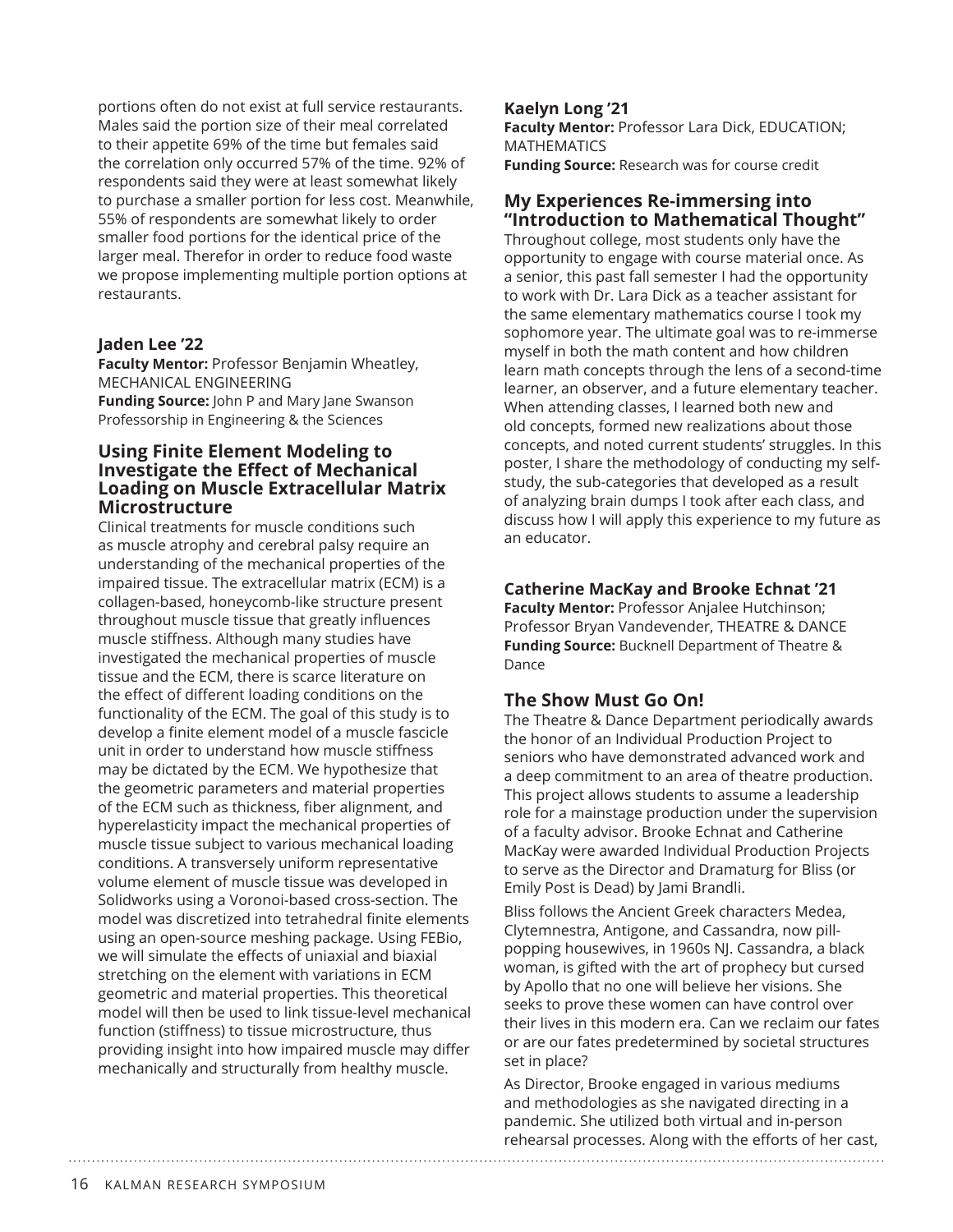crew, and collaborators, she was able to create a piece of theatre at a time when many theaters in our country are still shutdown.

As the Dramaturg, Catherine researched many topics related to the play such as Greek Mythology and Emily Post's Etiquette to help the production team and actors better understand the world of the play. Catherine's research provided foundational material that informed the creative decisions of the play.

### **Margaret Anne MacNeille '21**

**Faculty Mentor:** Professor Lara Dick, MATHEMATICS **Funding Source:** Helen E. Royer Undergraduate Research Fund

## **What's Out There? Investigating Online Teacher Created Activities**

Despite the popularity of online teacher-created resource-sharing sites, little is known about the scope and quality of elementary mathematics activities from these sites. Our research specifically focuses on Teachers Pay Teachers (TpT), a rapidly growing educator resource site where teachers can create and sell their own content to other teachers without the process of peer review. This leads to the question, are these highquality activities?

To answer this question, we downloaded the top 500 free and top 500 less than \$5 mathematics activities from TpT. Our findings are separated into two grade bands: K-2 and 3-5. Given the difference in learning styles for the two grade bands, we deemed it very necessary to look at the data in separate groups. We coded each activity for its intended grade level(s), Common Core domain(s), picture type (Brändström 2005), and level of cognitive demand (Smith and Stein 1998). Broadly speaking, our findings revealed a high dependency on price dictating the quality of the activity. We also saw finding quality activities for grades 3-5 is a very difficult task, unless money was involved. This poses a further question, is the marketing and potential payout putting children's learning in the shadows?

Brändström, Anna. 2005. "Differentiated Tasks in Mathematics Textbooks an Analysis of the Levels of Difficulty."; Dissertation. Lulea University of Technology. Smith, Margaret S, and Mary Kay Stein. 1998. "Selecting and Creating Mathematical Tasks: From Research to Practice."; "Mathematics Teaching in the Middle School 3 (5): 344-50.

# **Claire Marino '23**

**Faculty Mentors:** Professor Christopher Martine; Dr. Tanisha Williams, BIOLOGY

**Funding Source:** David Burpee Endowment; Department of Biology

#### **Solanum "Deaf Adder" a New Bush Tomato Species from the Australian Monsoon Tropics**

Australia is a unique island continent with many endemic species. Ongoing research and estimates suggest that over 70% of the flora and fauna have yet to be described across the continent. We are currently investigating one such potential new species currently known to field botanists as Solanum "Deaf Adder", which is named for its only known location in the remote Deaf Adder Gorge within Kakadu National Park. It is currently designated as a localized variant of Solanum asymmetriphyllum, and is a close relative to Solanum sejunctum. However, based on the numerous morphological differences between these three solanums, as well as their geographical separation within the national park, it is more than likely that "Deaf Adder" is a distinct and separate species. More than 30 morphological characters were measured on a greenhouse-grown female "Deaf Adder" specimen, including leaf length, prickle density of the calyces, and seed count per fruit, and then used to document the differences among "Deaf Adder", S. asymmetriphyllum, and S. sejunctum. Future research for this project will include using ImageJ to gather more information and measurements such as leaf area, and conducting data analyses between "Deaf Adder", S. asymmetriphyllum, and S. sejunctum, which will include principal components analyses (PCA), analyses of variance (ANOVA), and post-hoc testing. The objective of this research is to determine if Solanum "Deaf Adder" is its own species, and if so, to describe and name "Deaf Adder" in order to introduce it to the scientific community and to protect it.

# **Thomas Matsumura '22**

**Faculty Mentor:** Professor Benjamin Wheatley, MECHANICAL ENGINEERING **Funding Source:** Bucknell-Geisinger Research Initiative

# **Measuring Lower Limb Muscle Activity and Kinematics in Variable Foot Strike Gaits**

Anterior knee pain affects roughly 23% of adults and 29% of adolescents, and many cases go untreated. Joint pain is a complex condition, but is influenced by morphology, kinematics (motion), and joint load imbalances, which are driven by muscle forces. To develop a better understanding of the interactions between kinematics and muscle activity patterns, non-invasive surface EMG sensors will be used on the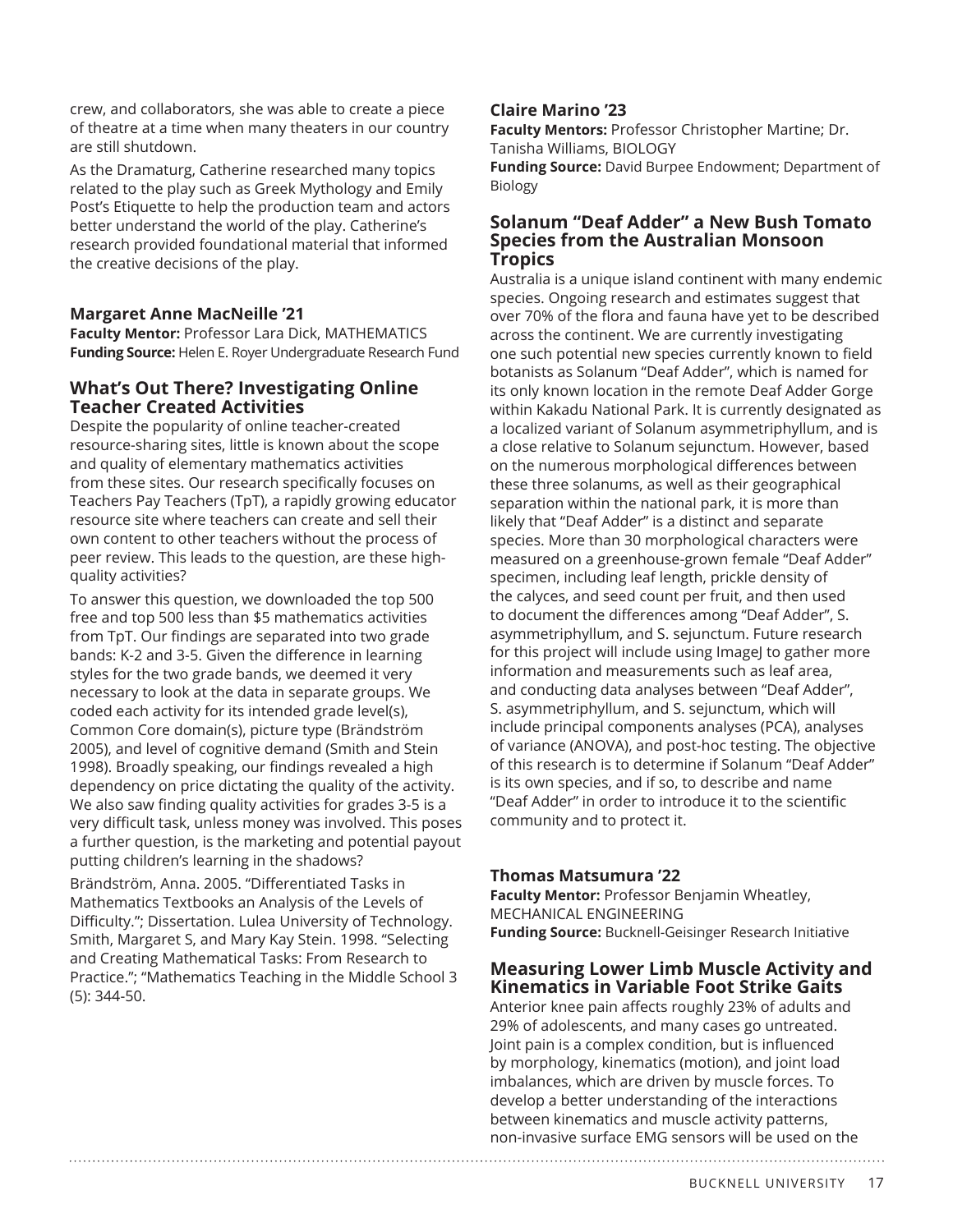lower limbs of pain-free subjects to measure muscle activation during different activities and gait patterns, including normal walking, toe-in/toe-out walking, and box jumps. Sensors are placed on the subject's knee extensor muscles, hamstrings, dorsiflexors, and plantar flexors, which are the muscle groups that are most associated with knee loads. Data processing includes rectification, smoothing, and statistical analysis between different activities. Comparing these data will allow us to determine activities that lead to changes in surface EMG signals, and thus muscle forces, and how these changes may affect knee joint loads. We will then examine how those with no history of patellofemoral pain and those with a history of pain differ in muscle activation patterns. We hope that the data collected and subsequent analysis can help us determine how joint loads may be reduced in subjects with anterior knee pain may be reduced by gait retraining, physical therapy, or surgical interventions.

### **John Mirsky '23**

**Faculty Mentor:** Professor David Rojas, LATIN AMERICAN STUDIES; SOCIOLOGY & ANTHROPOLOGY **Funding Source:** Douglas K. Candland Undergraduate Research Fund; Presidential Fellowship

#### **Housing Illness in a PA Mushroom Town**

The relatively small PA borough of Kennett Square produces half of the fresh mushrooms for the entire United States. To accomplish this feat, the community relies predominantly on a Latinx immigrant workforce. In order to accommodate this labor source, the local government produced housing in the 1960s. Yet, due to health concerns surrounding abhorrent conditions (such as rodent infestation, gaps in walls and rooves, and exposed electrical wiring) the government-provided establishments were discontinued by law in the 1980s. Forty years later, this project investigates how non-government organizational workers in Kennett Square, PA perceive the current relationship between housing and health outcomes among Latinx community members under coronavirus conditions. The project consists of 21 semi-structured interviews with high and mid-level workers at non-governmental organizations (NGOs) that specialize in issues of immigrant health and housing. Through transcribing and coding the interviews with the software Atlas.ti, data revealed that my interlocutors believe that the Latinx population in Kennett Square suffers housing-related health outcomes due to low educational levels, relatively low income, and both explicit and structural racist elements. These findings approach a more thorough understanding of housing and health-related issues among the Latinx population in Kennett Square and highlight future areas of scholarship surrounding the region.

### **Philip Onffroy '22**

**Faculty Mentor:** Professor Katsuyuki Wakabayashi, CHEMICAL ENGINEERING

**Funding Source:** College of Engineering; Presidential Fellowshi

### **Ray'cycle Initiative: Characterizing and Productizing Community-Sourced Plastic Waste**

Certain everyday plastic waste products ranging from grocery bags to bottle caps and single-use coffee pods cannot typically be recycled in the United States due to municipality and recycling plant regulations. Driven partially by the COVID-19 pandemic, this campus sustainability initiative establishes a new community means of collecting plastic waste materials and reprocessing them into products in an innovative fashion. Post-consumer plastics made of high-density polyethylene (HDPE), low-density polyethylene (LDPE), and polypropylene (PP) are processed using the novel solid-state/melt extrusion (SSME) technique, which has previously been proven to compatibilize polymer blends and commingled plastic waste. Post-consumer plastic materials are often contaminated, non-uniform, and therefore lower quality than virgin plastics. However, SSME has the potential to yield recycled plastic materials with properties comparable to relevant virgin plastic pellets. The mechanical properties of these recycled HDPE, LDPE, and PP materials are measured by way of tensile testing and thermal characterization, such as thermogravimetric analysis and differential scanning calorimetry, and are benchmarked against as-received plastics as well as virgin analogs. Additionally, these community-sourced plastic materials are made into useable tools and memorabilia through injection molding as a sustainable end-use for the polymer material. This project showcases the actual recyclability of "difficult-to-recycle" plastic waste products while also making a broader impact on the local community through plastics recycling education and public sustainability awareness.

#### **Anthony Orlando '24**

**Faculty Mentor:** Professor Kenneth Mineart, CHEMICAL ENGINEERING

**Funding Source:** Presidential Fellowship

# **Mechanical Testing of Wax-based Polymer Gels**

Wax-based polymer gels have the potential to vastly improve the shelf life of transdermal drug patches. It can be reasoned, and addressed with future testing, that diffusivity of wax-based gels in the solid wax phase is relatively negligible and only becomes significant once the material transitions to the gel phase. The gel phase

18 KALMAN RESEARCH SYMPOSIUM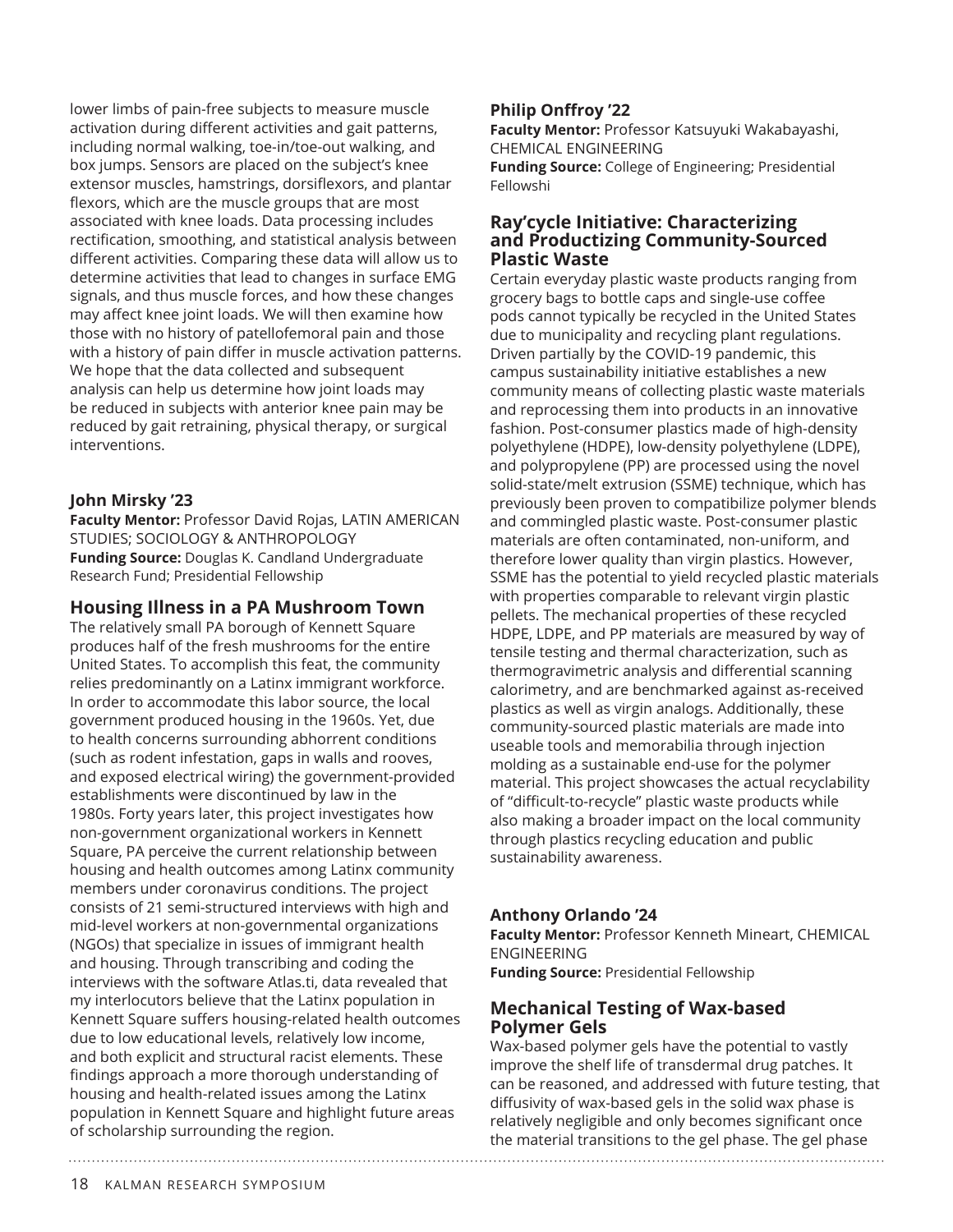of this type of material is comparable to amorphous mineral oil-based gels. If the melting point of the wax-based gels is constrained between human body temperature and room temperature, diffusion of the payload in gels can be controlled to only occur when the patch is in contact with the human skin. Our first step in studying wax-based polymer gels is their mechanical behavior. Testing of both the solid wax and gel phases of the wax-based gels will provide foundational physical properties of the gels and aid in moving them towards application in the medical industry.

#### **Nicholas Passantino '21**

**Faculty Mentor:** Professor Joshua Stough, COMPUTER **SCIENCE** 

**Funding Source:** Presidential Fellowship

### **Domain Adaptation in Machine Learning for Medical Imaging**

Machine learning models do well in learning to classify images, but can undesirably learn features unique to the specific dataset they were trained on, and not to the desired content of the images themselves. In my work, I use various machine learning techniques to develop models that learn domain-invariant features between two popular datasets in medical imaging. These models take in images of the heart created via echocardiogram, and output a segmentation of the images into the different components of the human heart. The desired end-goal is to increase the model's accuracy on the secondary dataset while minimizing the decrease in accuracy on the initial dataset.

#### **Lucas Rankin, Graduate Student**

**Faculty Mentor:** Professor Kenneth Mineart, CHEMICAL ENGINEERING

**Funding Source:** National Science Foundation Grant (NSF)

#### **Establishing the Independent Tunability of the Mechanical and Transport Properties of Polymer Gels**

Polymer gels can be used to fabricate materials for filtering liquid and gaseous media, solid-state electrolytes, and transdermal medical patches. This diverse range of applications primarily relies on the transport and mechanical properties of polymer gels. Both sets of properties have shown excellent tunability, but typically in a coupled fashion. Establishing the independent tunability of the transport and mechanical properties of polymer gels (using simple, cost-effective methods) is paramount if polymer gels are to be used to their full potential. Specifically, block copolymer gels self-assemble into organized nanoscale networks within the gel solvent, which allows for facile control

of material properties. Mechanical properties can be tuned by altering gel network connectivity, which does not have an effect on solute transport rate. Solute transport rate is affected by polymer concentration and solvent choice. Two formulation methods were used in this work to independently tune the mechanical and transport properties of block copolymer gels. Gel mechanical behavior was tuned independently of solute transport rate via exchanging triblock and diblock copolymers (to change network connectivity) at constant polymer concentration. Solute transport rate was tuned independently of mechanical behavior by editing solvent viscosity.

#### **Coco Sachs '21 and Lily Shorney '22**

**Faculty Mentor:** Professor Chris Boyatzis, PSYCHOLOGY **Funding Source:** N/A

### **The Psychological Impact of COVID-19 and Social Distancing**

During the period of March to August of 2020, college students across the country were asked to stay in place due to the COVID-19 pandemic. This unprecedented era of social distancing and sheltering in place presents the unique opportunity to explore how college students coped and fared psychologically. In 2021, Browning et. al assessed students from seven US universities and found high psychological impact due to sheltering in place, specifically for students who identified as female, people of color, and low income. Through a virtual MTurk survey administered to first-year Bucknell students in the fall of 2020, we intended to examine differences in students' reactions to and experiences in this quarantine period. This sample included 120 first-year Bucknell students, 70% female. Subject variables included family background, personality, and the perceived support felt by the student within their quarantine environment. Participants completed survey measures on some key outcomes such as parental relationships, loneliness, eating habits, and body image. We are beginning our data analyses and will conduct correlations and multiple regressions to learn which subject and home environment best predicted student outcomes. We hypothesize that students experienced significant psychological impacts, especially those already belonging to marginalized groups.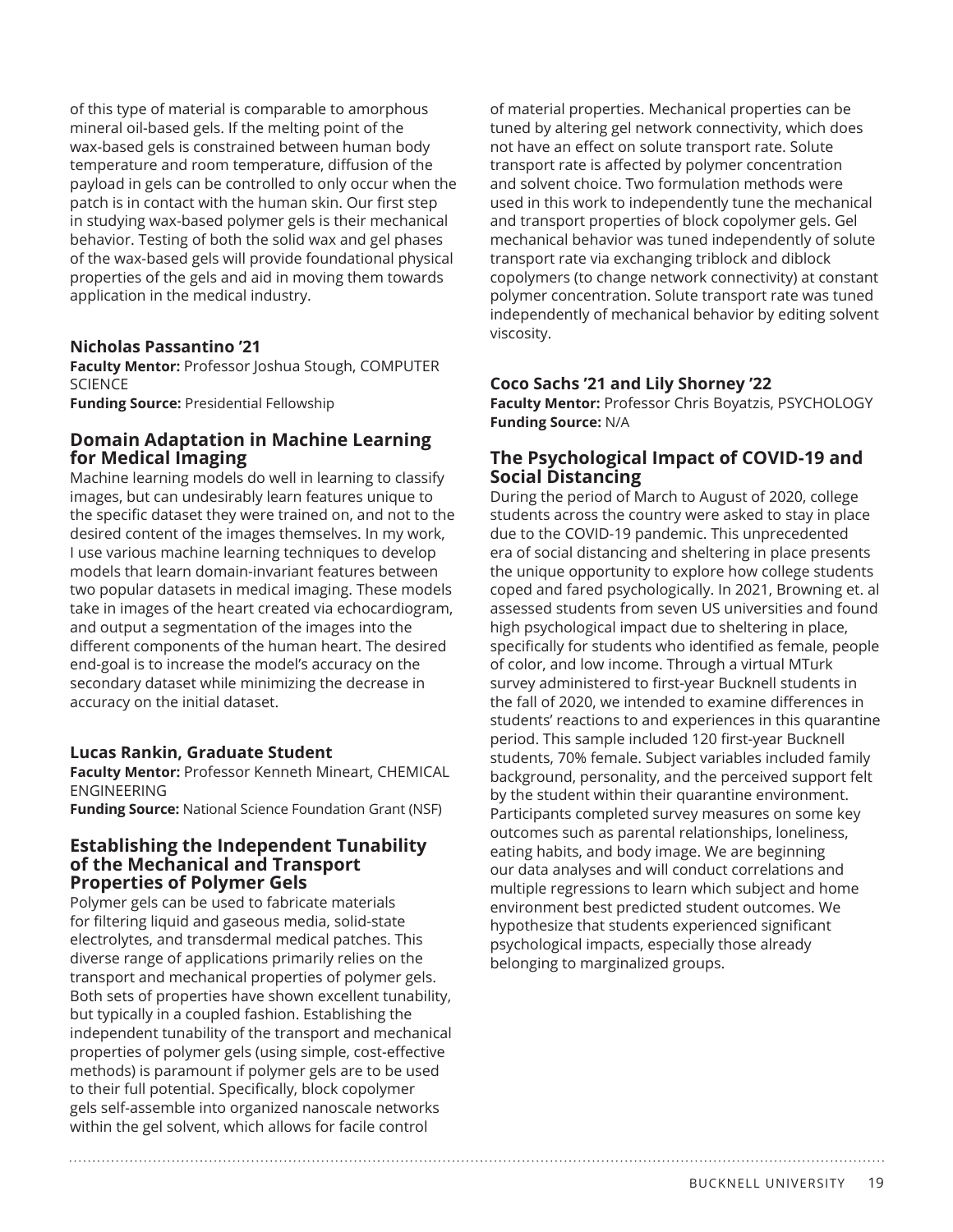#### **Jake Schaefer '24**

**Faculty Mentor:** Professor Benjamin Wheatley, MECHANICAL ENGINEERING **Funding Source:** John P and Mary Jane Swanson Professorship in Engineering & the Sciences

# **The Mechanical Properties of Ramming Animal Horn Shapes**

One of the most common, yet very dangerous, injuries in the world of sports are concussions, which are caused by brain cavity accelerations. Concussions can lead to serious health conditions such as Chronic Traumatic Encephalopathy or CTE, which is a degenerative brain disease that can be fatal. Unlike humans, male Bighorn Sheep are capable of, and frequently do, ram heads at high velocities repeatedly without exhibiting clear signs of CTE. It is apparent that the biomechanical structure and function of their skull and horns play an important role in ramming and possible prevention of CTE. It has been shown in previous studies that after impact, oscillations of the horns could dissipate kinetic energy and reduce brain cavity accelerations. As a result, it is hypothesized that the unique shape of the horns could be a contributing factor to this energy dissipation. In order to test this hypothesis, a drop test will be conducted with a loaded container. On it will be attached ram horn shapes as well as miscellaneous shapes. It is expected that when the horn models are attached to the cylinder, the max acceleration on the container will be less than when the other shapes are attached. Based on the findings, the efficacy of bighorn sheep-like horn shapes as a possible energy dissipating structure will be determined. If it is seen to be effective, such structures could lead to designs that will reduce accelerations due to impact in many cases, such as automotives, sports, and construction.

# **Bryan Scutari '23**

**Faculty Mentor:** Professor Tom Geurts, ACCOUNTING & FINANCIAL MANAGEMENT **Funding Source:** IMA Research Foundation

# **The Financial Impact of an ISO14001 Certification**

It is of great importance that we further the knowledge about the financial impact of ISO14001 as numerous companies have carried out this certification in recent years. Because of this demand, we will provide a quintessential example that exemplifies the ISO14001 certification on financial metrics. We will be using return on assets and total assets to find company pairings that best show how the ISO14001 certification impacts from company to company. Finding these pairs can often be a struggle, as once we find a company that is ISO14001 certified, the SIC code should have the first two digits

that are the same and the company should match an ROA of 90-110% and total assets of 70-113%. The data for these financial metrics are then pulled using EDGAR or Bloomberg for the two years before a company has been certified as the certification process takes about two years to be complete and that given year will be used to find other company pairings. The outcome will be to find same-industry company pairs that have been compiled through a literature review to compare financial metrics on a firm that have implemented ISO14401 and ones that have not yet achieved ISO14001 certification through a non-parametric test.

# **Julia Tokish '22**

**Faculty Mentor:** Professor Meenakshi Ponnuswami, ENGLISH

**Funding Source:** Presidential Fellowship

### **Uncovering South Asian-American Playwrights**

Mainstream American theatre is consumed by significant, but often ignored, issues of diversity. White male playwrights, for instance, dominate Broadway and the American theatre industry at large. Consequently, South Asian-American playwrights, especially women, achieve limited recognition and success. My research, in collaboration with Dr. Meenakshi Ponnuswami, spotlights first- and second-generation immigrant playwrights of South Asian descent in order to combat this injustice.

To uncover these largely unknown and unpublished playwrights, I scour old databases and community theatre websites for limited and scattered knowledge. I collate this dispersed information on the playwrights as well as details on their plays and productions, including their date, director, and location. Through this in-depth research, to date I have collected information on 48 playwrights and over 75 plays.

We are still in the midst of this project, but in the future we intend to create a searchable database of South Asian-American playwrights and their achievements. Furthermore, we plan to select a number of these plays, workshop them with the playwright, and publish their work in an anthology of South Asian-American theatre. With this work, we intend to bring these underrepresented artists the recognition and appreciation they justly deserve.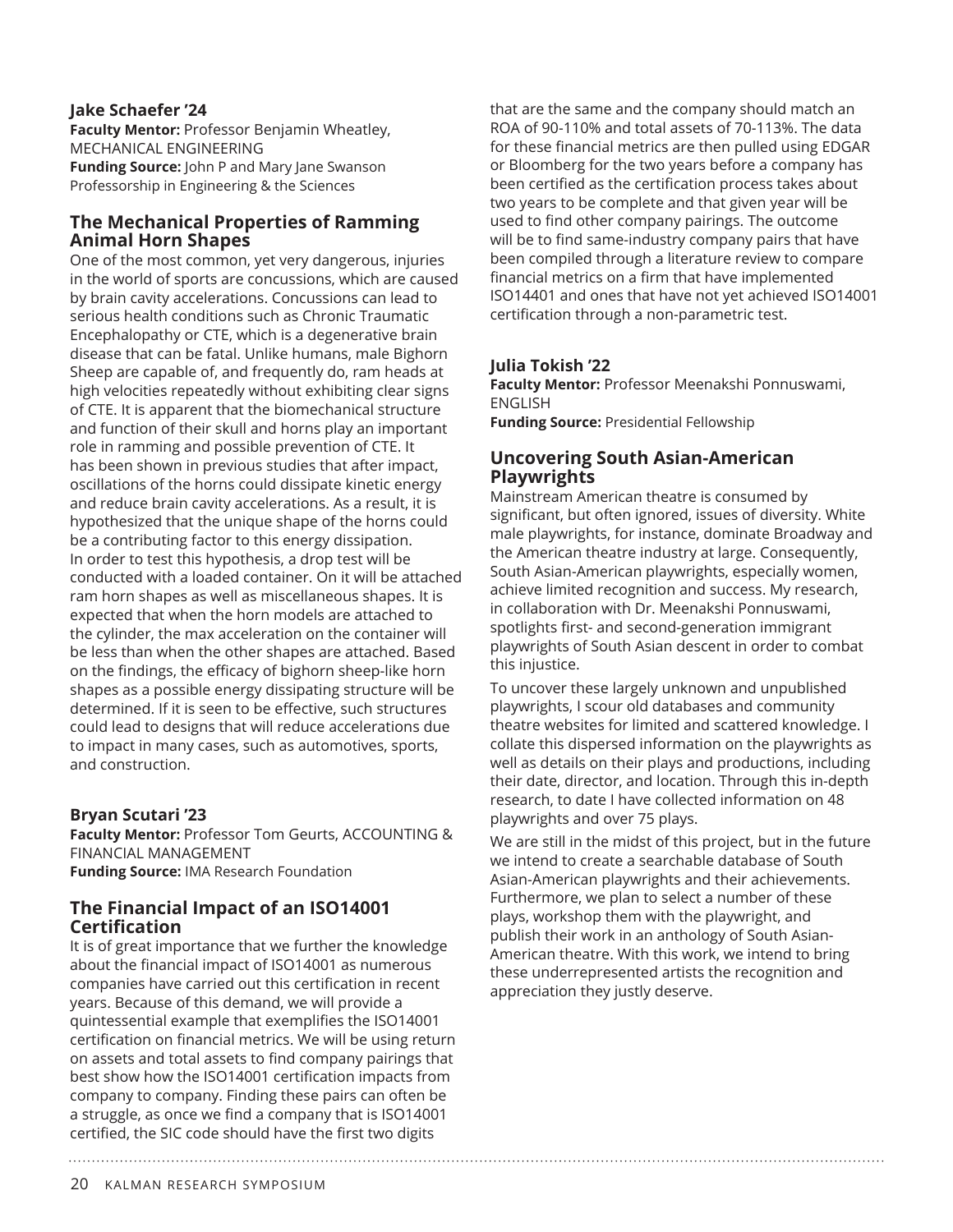### **Tung Tran '23**

**Faculty Mentor:** Professor Joshua Stough, COMPUTER **SCIENCE Funding Source:** HTIP

# **Bayesian Optimization for 2D Echocardiography Segmentation**

Bayesian Optimization (BO) is a well-studied hyperparameter tuning technique that is more efficient than grid search for high-cost, high-parameter machine learning problems. Echocardiography is an ubiquitous modality for evaluating heart structure and function in cardiology. In this work, we use BO to optimize the architectural and training-related hyperparameters of a previously published deep fully convolutional neural network model for multi-structure segmentation in echocardiography. In a fair comparison, the resulting model outperforms this recent state-of-the-art on the annotated CAMUS dataset in both apical two- and fourchamber echo views. We report mean Dice overlaps of 0.95, 0.96, and 0.93 on left ventricular (LV) endocardium, LV epicardium, and left atrium respectively. We also observe significant improvement in derived clinical indices, including smaller median absolute errors for LV end-diastolic volume (4.9mL vs. 6.7), end-systolic volume (3.1mL vs. 5.2), and ejection fraction (2.6% vs. 3.7); and much tighter limits of agreement, which were already within inter-rater variability for non-contrast echo. These results demonstrate the benefits of BO for echocardiography segmentation over a recent state-ofthe-art framework, although validation using large-scale independent clinical data is required.

# **Ben Travis '22**

**Faculty Mentor:** Professor Mark Haussmann; Dr. James Greenberg, BIOLOGY; Chief of Gynecology, Brigham and Women's Faulkner Hospital - Associate Professor, Harvard Medical School

**Funding Source:** Bucknell Public Interest Program Fund

#### **A Comparison of Estimated and Quantitative Blood Loss in Childbirth, and Investigation of Risk Factors for Postpartum Hemorrhages**

Blood loss is a major source of severe maternal morbidity and mortality during childbirth. In this retrospective chart review, we examined 22,000 deliveries at a tertiary care center in Boston to investigate methods used to measure blood loss and define the factors that contribute to the risk of a postpartum hemorrhage. First, when comparing visually estimated blood loss records to more accurate, technologically quantified blood loss records, our results found that physicians overestimate blood loss of cesarean deliveries, and underestimate blood loss

of vaginal deliveries to a statistically significant degree. We identified quantitative measurements as a better guide for determining when hemorrhage interventions are necessary, and strictly utilized blood loss records obtained with this methodology for subsequent investigations. Continuing to examine maternal blood loss in childbirth, we found that in a mother's first childbirth, severity of laceration, birthweight, and length of 2nd and 3rd stages of labor are all associated with larger blood loss and likelihood of postpartum hemorrhage. Analysis of full-term vaginal deliveries showed that blood loss increased with each additional minute of the 3rd stage of labor, year of maternal age, and in vaginal births after prior cesarean section delivery, while women with previous vaginal births experienced less blood loss.

# **Emily Tully '21**

**Faculty Mentor:** Professor Benjamin Wheatley, MECHANICAL ENGINEERING **Funding Source:** Engineering Data Generation Grant

# **Location Dependent Mechanical Behavior of Aponeurosis Tissue Under Uniaxial Tensile Stretch**

Aponeurosis is a connective tissue that serves as an extension of tendon, attaching to muscle fibers that do not fully extend to the tendon. The material properties of aponeurosis (and thus its mechanical function in the body) are poorly understood. The goal of this work was to perform uniaxial tensile testing to measure the mechanical response of aponeurosis tissue as a function of thickness and location from tendon to muscle. Ten samples measuring ~60mm by 10mm were cut with tissue fibers running lengthwise, and the thickness was measured every 5mm. Uniaxial tensile testing was completed on a custom planar biaxial material testing system with digital image correlation (DIC) to track sample strain. The average nominal (engineering) stress and Lagrange strain values were determined for two regions: the thinner section that connects to muscle fibers and the thicker section that connects to the tendon tissue. Linearized moduli were determined at each time point by dividing nominal stress by Lagrange strain. Paired t-tests (p<0.05) were performed on the Lagrange strain and linearized moduli at each time point. Statistical results indicated that there is no significant difference in the strain of an aponeurosis sample at different thicknesses, but that under greater tensile loads, aponeurosis may exhibit higher moduli corresponding to thinner sections. These results show the material properties of aponeurosis tissue are inhomogeneous and can be used to develop more accurate simulations of muscle-tendon unit mechanical function. Such simulations provide necessary insight

BUCKNELL UNIVERSITY 21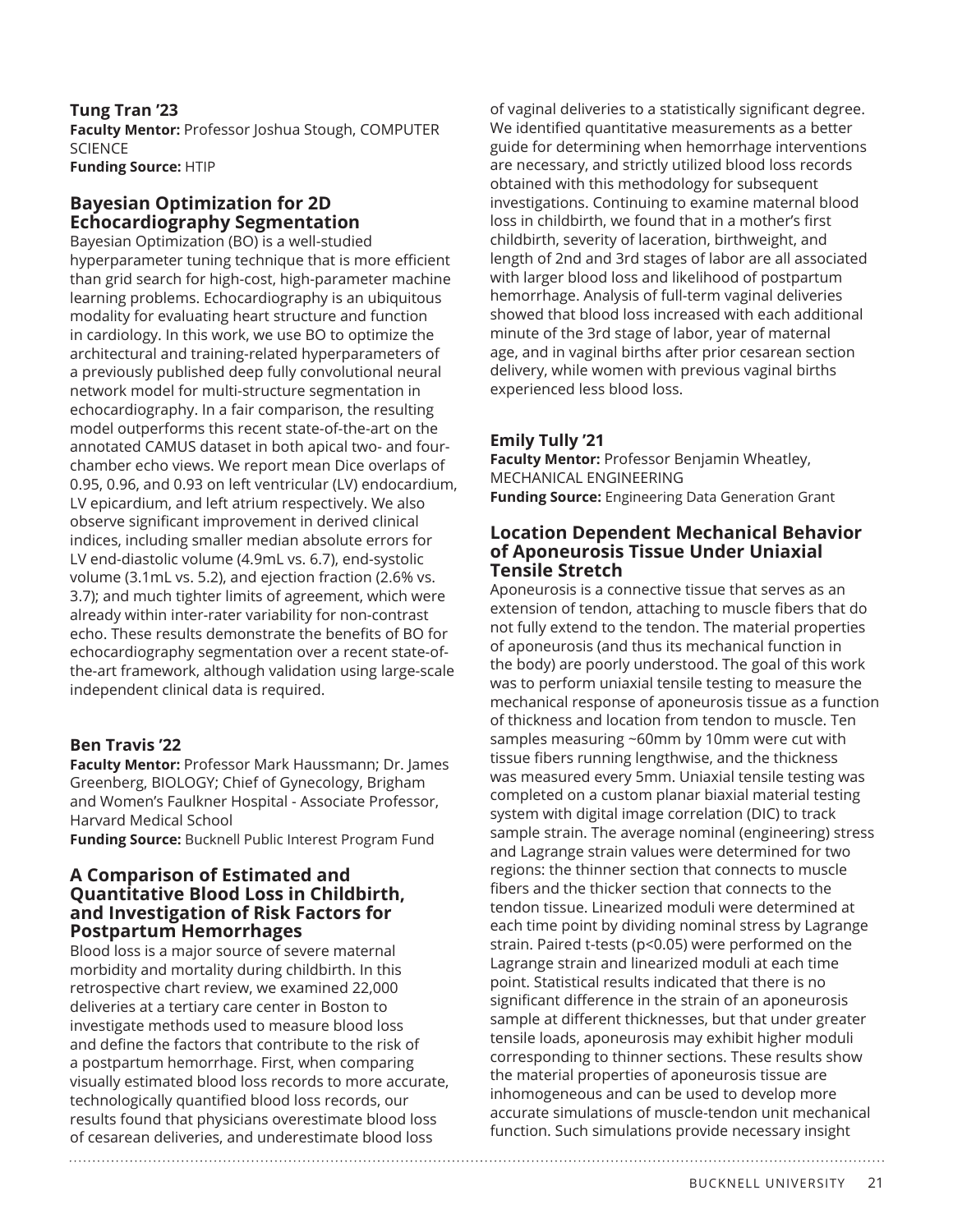into how healthy versus impaired muscle drives the movement of vertebrates.

# **Anurag Vaidya '21**

**Faculty Mentor:** Professor Joshua Stough;Professor Benjamin Wheatley, COMPUTER SCIENCE; MECHANICAL ENGINEERING

**Funding Source:** Presidential Fellowship

#### **Perceptually Improved Medical Image Translations Using Conditional Generative Adversarial Networks**

Magnetic resonance imaging (MRI) can help visualize various brain regions. Typical MRI sequences consists of T1-weighted sequence (favorable for observing large brain structures), T2-weighted sequence (useful for pathology), and T2-FLAIR scan (useful for pathology with suppression of signal from water). While these different scans provide complementary information, acquiring them leads to acquisition times of ~1 hour and average cost of \$2,600 present significant barriers. To reduce these costs associated with brain MRIs, we present pTransGAN, a generative adversarial network capable of translating both healthy and unhealthy T1 scans into T2 scans. We show that the addition of non-adversarial perceptual losses, like style and content loss, improves the translations, especially making the generated images sharper. In previous studies, separate models have been created for healthy and unhealthy brain MRI. However, in a real world clinical setting, choosing between different models can become cumbersome for a medical professional. Moreover, we show that when pTransGAN is only trained on healthy data, it performs poorly on unhealthy data (and vice-versa). Thus, in this study, we also present a novel simultaneous training protocol that allows pTransGAN to concurrently train on healthy and unhealthy data. As measured by novel metrics that closely match perceptual similarity for a human observer, our simultaneously trained pTransGAN model outperforms the models individually trained on just healthy and unhealthy data as well as previous literature models. Thus, in this study we present a perceptually improved algorithm to translate both healthy and unhealthy T1 brain MRI into their corresponding T2 scans.

#### **Ruoying Zhang '21**

**Faculty Mentor:** Professor Jasmine Mena, PSYCHOLOGY **Funding Source:** Program for Undergraduate Research

#### **Chinese International Students in the US: The Influence of Discrimination, Acculturation and Coping on Psychological Wellbeing**

Chinese international students have been reported to experience psychological distress, help-seeking stigma, language-based discrimination, and acculturative stress. With the increasing number of international students in the United States, the focus on their mental health is never greater. This study aims to investigate the influence of discrimination, acculturation and coping strategies on Chinese international students' psychological wellbeing. A survey was conducted via Qualtrics, which included 20 demographic questions and five measures. Participants who agreed to participate, were directed to the online survey. In addition to demographic questions, participants completed DASS-21 (Lovibond & Lovibond, 1995), College Students Stress Scale-Modified (Feldt, 2008), Perceived Ethnic Discrimination Questionnaire (Brondolo et al., 2005), The Suinn-Lew Asian Self Identity Acculturation (Suinn et al., 1992) and Coping Strategy Indicator (Desmond et al., 2006). From the preliminary data analysis, we can see that perceived discrimination influenced Chinese international students' psychological distress; that participants who scored higher in perceived discrimination also scored higher in general psychological distress. Ultimately, the pattern that was most apparent is that the college student stress associated with being othered seemed to be scored most highly and appears to be contributing to psychological distress. Problem solving is a beneficial coping resource if students have access to information and resources. However, problem solving is insufficient when stress escalates to psychological distress.

#### **Diamanda Zizis '23**

**Faculty Mentor:** Professor Christopher Martine, BIOLOGY **Funding Source:** David Burpee Endowment; Presidential Fellowship

## **What Happens When you Cross Plant Species with Two Distinct Sexual Systems?: An Ex Situ Hybridization Approach**

The transitions from the hermaphroditic sexual system to the andromonoecious and dioecious sexual systems have been an area of intrigue in biology since Darwin's time. While the vast majority of Angiosperms display the hermaphroditic sexual system, both dioecy and andromonoecy are observed in Australian Solanum,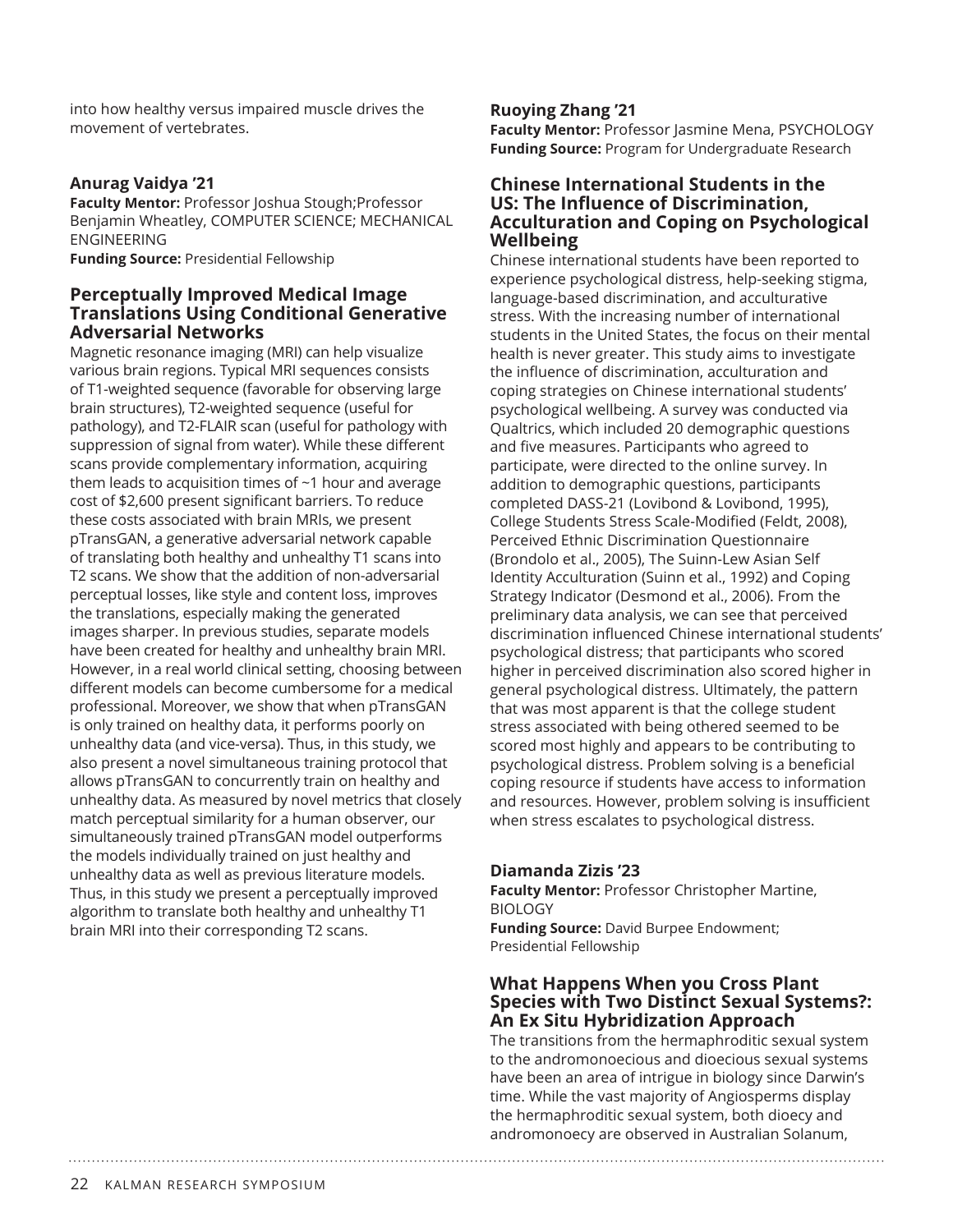in addition to hermaphroditism. Australian Solanum are therefore particularly useful for understanding the evolution of these sexual systems. Hybrid offspring of Solanum dioicum (dioecious) and Solanum ultraspinosum (andromonoecious) crosses were used to study hybridization boundaries within the two different sexual systems. Our main goal was to understand how the differing sexual systems manifest in hybrids, especially relative to their role as the pollen donor and pollen recipient. Morphometric analyses currently indicate that the pollen recipient exhibits the greatest influence on morphology in the F1 generation. In hybrids with S. ultraspinosum acting as the pollen donor, the andromonoecious breeding system manifested, indicated most importantly by the architecture of the inflorescence and the absence of inaperturate pollen in hermaphroditic flowers. The F1 generation was unsuccessful with S. dioicum acting as the pollen recipient. With the F1 generation appearing so similar to the pollen recipient, it is not yet possible to recognize early-generation hybrids, although hybridization is occurring. We are currently continuing crosses between the F1 generation hybrids to observe whether the pollen donor may have effects on hybrids in less immediate generations, particularly looking for whether inaperturate pollen will manifest, indicating changes in the sexual system incurred from the pollen donor.